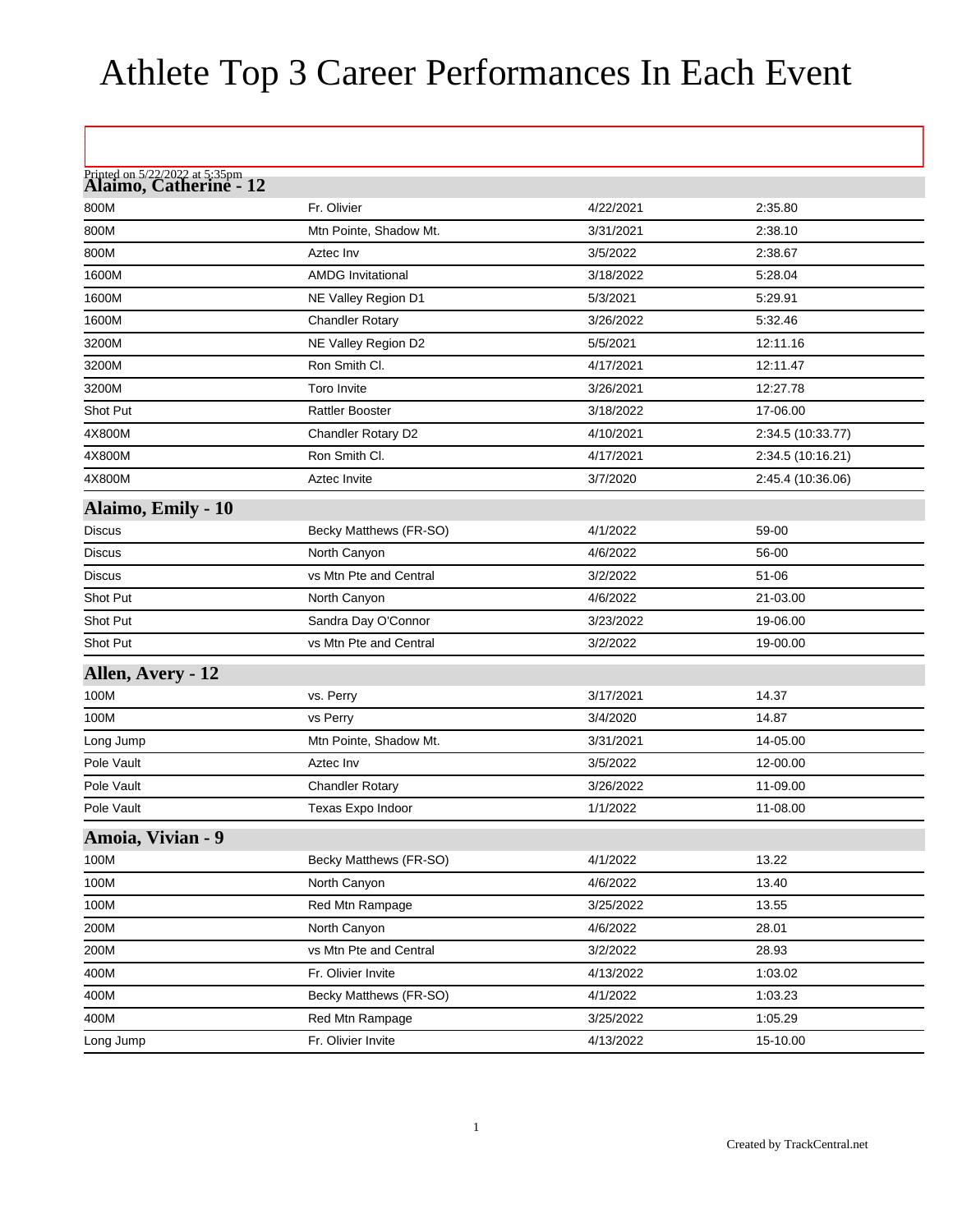| Long Jump                     | DV Last Chance         | 4/30/2022 | 15-05.75        |
|-------------------------------|------------------------|-----------|-----------------|
| Long Jump                     | Red Mtn Rampage        | 3/25/2022 | 15-05.50        |
| 4X400M                        | Fr. Olivier Invite     | 4/13/2022 | 4:19.32         |
| 4X400M                        | North Canyon           | 4/6/2022  | 4:26.75         |
| <b>Anderson, Blakely - 10</b> |                        |           |                 |
| 400M                          | North Canyon           | 4/6/2022  | 1:19.79         |
| 800M                          | Sandra Day O'Connor    | 3/23/2022 | 3:06.2          |
| 800M                          | vs Mtn Pte and Central | 3/2/2022  | 3:10.10         |
| 4X800M                        | Sandra Day O'Connor    | 3/23/2022 | 3:10 (12:35.2)  |
| Arkeveld, Sarai - 11          |                        |           |                 |
| 800M                          | vs Perry               | 3/4/2020  | 2:58.4          |
| 800M                          | vs. Perry              | 3/17/2021 | 2:58.68         |
| 800M                          | vs Mtn Pte and Central | 3/2/2022  | 3:00.30         |
| 1600M                         | vs. Highland           | 4/14/2021 | 6:22.3          |
| 1600M                         | vs. Perry              | 3/17/2021 | 6:24.35         |
| 1600M                         | Red Mtn Five-way       | 4/6/2021  | 6:27.53         |
| 4X800M                        | Fr. Olivier            | 4/22/2021 | 2:45 (11:20.24) |
| Asher, Sofia - 12             |                        |           |                 |
| 100M                          | North Canyon           | 4/6/2022  | 14.36           |
| 100M                          | vs. Highland           | 4/14/2021 | 14.79           |
| 100M                          | vs. Perry              | 3/17/2021 | 15.42           |
| 100HH                         | Dutch Heptathlon D1-D2 | 4/22/2021 | 24.66           |
| 200M                          | Sandra Day O'Connor    | 3/23/2022 | 29.28           |
| 200M                          | Dutch Heptathlon D1-D2 | 4/22/2021 | 30.60           |
| 200M                          | vs Perry               | 3/4/2020  | 34.09           |
| 800M                          | Dutch Heptathlon D1-D2 | 4/22/2021 | 3:12.63         |
| High Jump                     | Dutch Heptathlon D1-D2 | 4/22/2021 | 4-04.00         |
| High Jump                     | Red Mtn Five-way       | 4/6/2021  | 4-04.00         |
| High Jump                     | vs. Highland           | 4/14/2021 | 4-02.00         |
| Javelin Throw                 | Dutch Heptathlon D1-D2 | 4/22/2021 | 47-00           |
| Javelin Throw                 | Red Mtn Rampage        | 3/25/2022 | 45-02           |
| Long Jump                     | Sandra Day O'Connor    | 3/23/2022 | 15-08.25        |
| Long Jump                     | Ron Smith Cl.          | 4/17/2021 | 13-10.00        |
| Long Jump                     | vs. Highland           | 4/14/2021 | 13-08.50        |
| Shot Put                      | North Canyon           | 4/6/2022  | 26-05.50        |
| Shot Put                      | Sandra Day O'Connor    | 3/23/2022 | 25-07.00        |
| Shot Put                      | Dutch Heptathlon D1-D2 | 4/22/2021 | 17-06.25        |
| Triple Jump                   | North Canyon           | 4/6/2022  | 31-08.00        |
| Triple Jump                   | Sandra Day O'Connor    | 3/23/2022 | 31-07.25        |
| Triple Jump                   | Aztec Inv              | 3/5/2022  | 31-05.00        |
| Heptathlon                    | Dutch Heptathlon D1-D2 | 4/22/2021 | 1832            |
| Atienzo, Itzel - 10           |                        |           |                 |
| 800M                          | North Canyon           | 4/6/2022  | 3:14.40         |
| 800M                          | vs Mtn Pte and Central | 3/2/2022  | 3:16.90         |
| 4X800M                        | Sandra Day O'Connor    | 3/23/2022 | 3:24 (12:35.2)  |
|                               |                        |           |                 |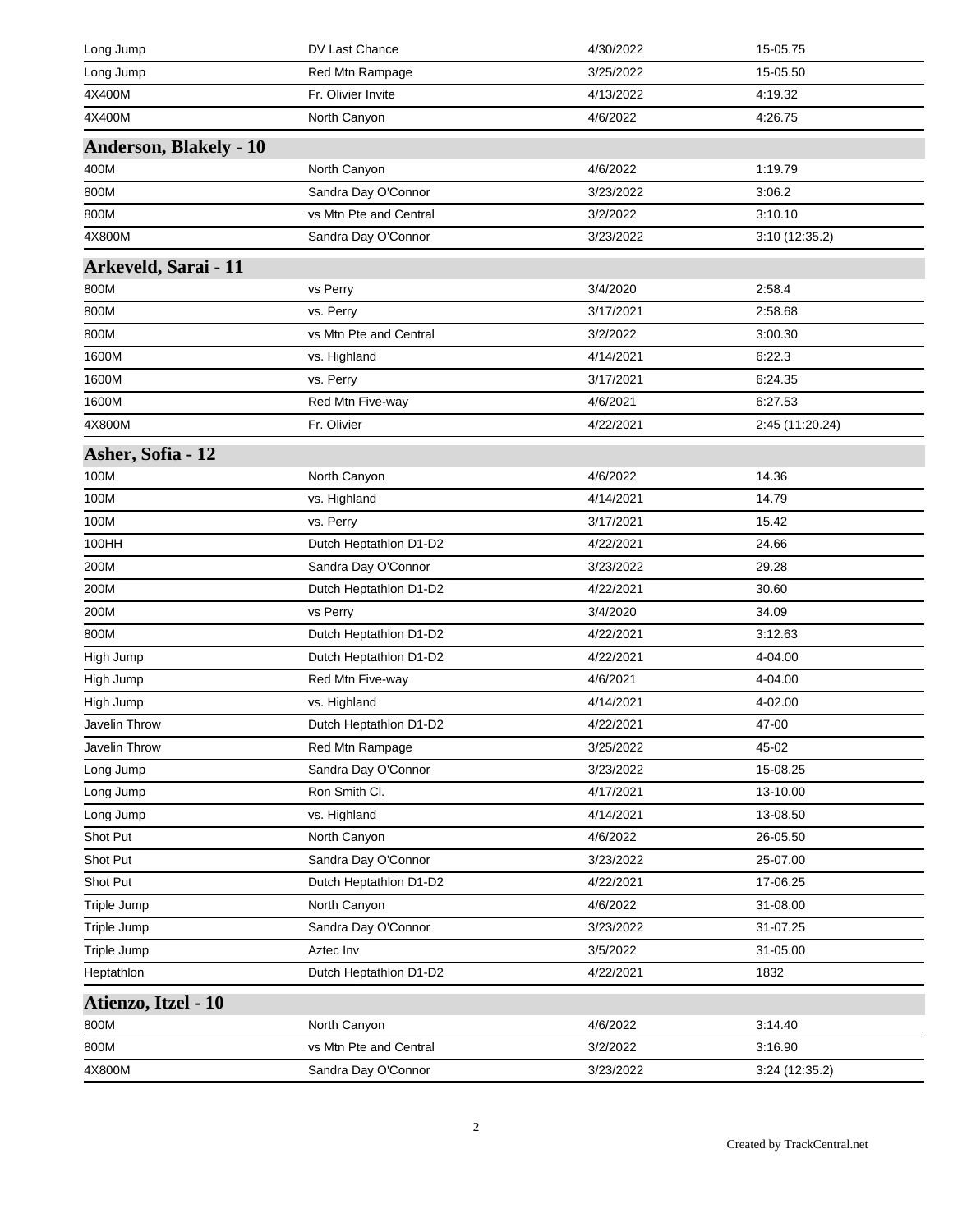| Babawi, Dima - 9           |                                          |           |                    |
|----------------------------|------------------------------------------|-----------|--------------------|
| 800M                       | vs Mtn Pte and Central                   | 3/2/2022  | 3:05.10            |
| 4X800M                     | Sandra Day O'Connor                      | 3/23/2022 | 3:04(12:05.3)      |
| <b>Beaver, Lily - 10</b>   |                                          |           |                    |
| 800M                       | NE Valley Region D1                      | 5/3/2021  | 2:26.64            |
| 800M                       | Scottsdale Distance Classic              | 4/8/2022  | 2:29.72            |
| 800M                       | <b>Chandler Rotary</b>                   | 3/26/2022 | 2:29.78            |
| 1600M                      | Chandler Rotary D2                       | 4/10/2021 | 5:49.10            |
| 1600M                      | Mtn Pointe, Shadow Mt.                   | 3/31/2021 | 5:57.80            |
| 1600M                      | vs. Perry                                | 3/17/2021 | 6:04.32            |
| High Jump                  | Toro Invite                              | 3/26/2021 | 4-04.00            |
| High Jump                  | Mtn Pointe, Shadow Mt.                   | 3/31/2021 | 4-00.00            |
| 4X400M                     | Fr. Olivier Invite                       | 4/13/2022 | 4:19.32            |
| 4X400M                     | Becky Matthews (FR-SO)                   | 4/1/2022  | 65.4 (4:21.75)     |
| 4X800M                     | Ron Smith Cl.                            | 4/17/2021 | 2:32.5 (10:16.21)  |
| 4X800M                     | NE Valley Region D2                      | 5/5/2021  | 2:35 (10:19.17)    |
| 4X800M                     | <b>Rattler Booster</b>                   | 3/18/2022 | 2:37.20 (10:35.80) |
| <b>Benitez, Maria - 12</b> |                                          |           |                    |
| 400M                       | Sandra Day O'Connor                      | 3/23/2022 | 1:02.59            |
| 400M                       | Ron Smith                                | 4/1/2022  | 1:02.59            |
| 400M                       | NE Valley Champ. D1                      | 4/22/2019 | 1:02.93            |
| 800M                       | NE Valley Champ. D1                      | 4/22/2019 | 2:27.89            |
| 800M                       | Sun Angel Day 1                          | 4/4/2019  | 2:30.72            |
| 800M                       | <b>AMDG Invitational</b>                 | 3/18/2022 | 2:33.57            |
| 1600M                      | vs. Mtn Pointe                           | 3/20/2019 | 5:58.67            |
| 4X400M                     | State Meet Day 2                         | 5/4/2019  | 1:01.19 (3:56.76)  |
| 4X400M                     | State Meet Day 1                         | 5/1/2019  | 1:01.95 (4:01.57)  |
| 4X400M                     | NE Valley Champ. D1                      | 4/22/2019 | 1:03.24 (4:08.94)  |
| 4X800M                     | State Meet Day 2                         | 5/4/2019  | 2:21.16 (9:51.72)  |
| 4X800M                     | Ron Smith                                | 4/1/2022  | 2:27.2 (10:08.61)  |
| 4X800M                     | Sun Angel Day 2                          | 4/6/2019  | 2:27.5 (10:01.02)  |
| Benjamin, Lucy - 9         |                                          |           |                    |
| 100M                       | Sandra Day O'Connor                      | 3/23/2022 | 13.47              |
| 100M                       | vs Mtn Pte and Central                   | 3/2/2022  | 13.56              |
| 200M (Trials)              | NE Valley Championships April 25, 27, 29 | 4/25/2022 | 27.06              |
| 200M                       | Fr. Olivier Invite                       | 4/13/2022 | 27.10              |
| 200M                       | NE Valley Championships April 25, 27, 29 | 4/25/2022 | 27.19              |
| 400M                       | Fr. Olivier Invite                       | 4/13/2022 | 1:03.03            |
| 400M (Trials)              | NE Valley Championships April 25, 27, 29 | 4/25/2022 | 1:03.81            |
| 400M                       | North Canyon                             | 4/6/2022  | 1:03.88            |
| Long Jump                  | vs Mtn Pte and Central                   | 3/2/2022  | 13-04.75           |
| 4X400M                     | Fr. Olivier Invite                       | 4/13/2022 | 4:19.32            |
| 4X400M                     | North Canyon                             | 4/6/2022  | 4:26.75            |
| 4X400M                     | Becky Matthews (FR-SO)                   | 4/1/2022  | 67.5 (4:21.75)     |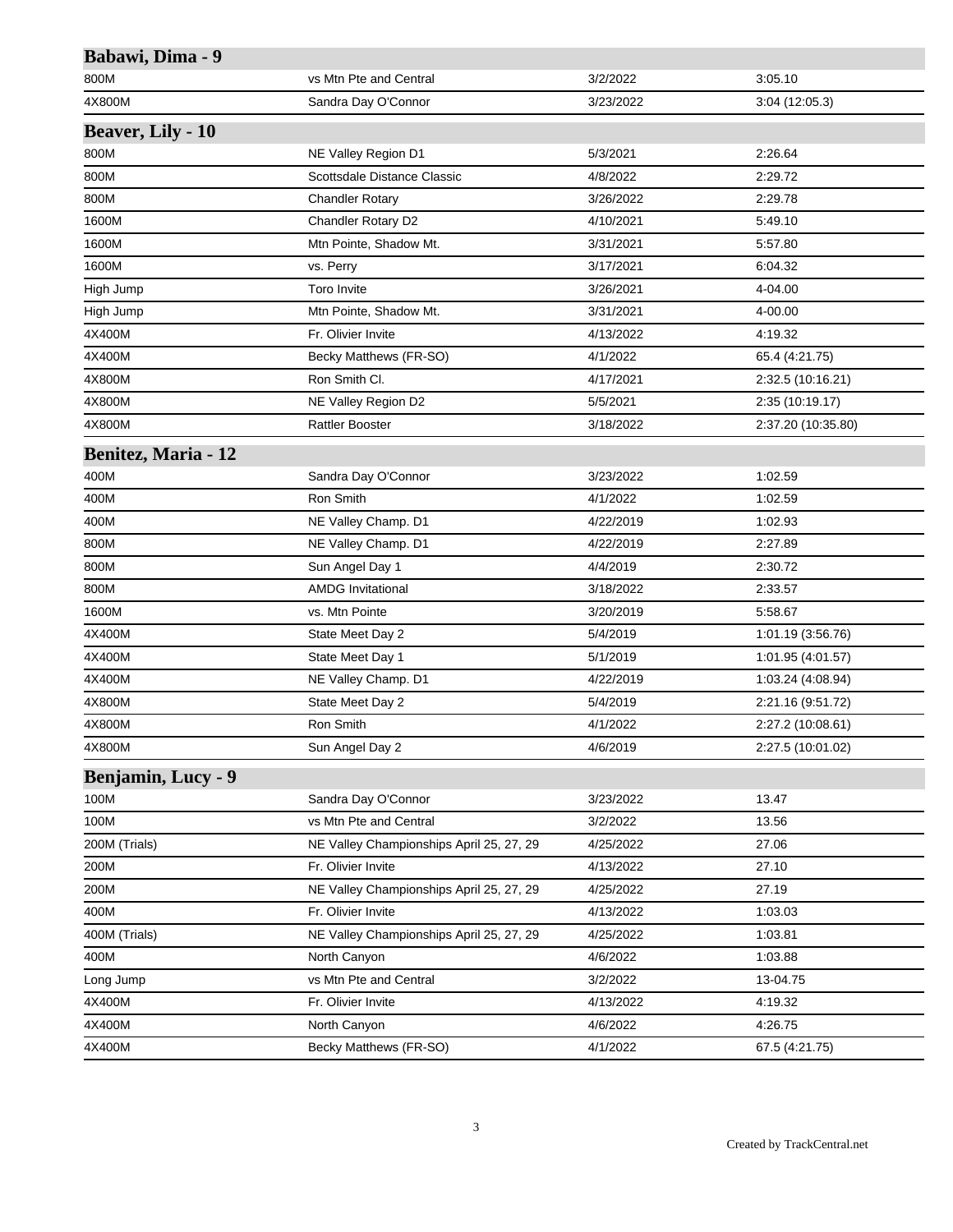| vs. Highland<br>4/14/2021<br>15.21<br>Mtn Pointe, Shadow Mt.<br>3/31/2021<br>15.56<br>15.76<br>vs. Perry<br>3/17/2021<br>North Canyon<br>4/6/2022<br>31.22<br>Sandra Day O'Connor<br>3/23/2022<br>31.37<br>vs Mtn Pte and Central<br>3/2/2022<br>31.69<br>Red Mtn Rampage<br>3/25/2022<br>1:10.53<br>Sandra Day O'Connor<br>3/23/2022<br>1:11.43<br>Ron Smith<br>1:11.64<br>4/1/2022<br>vs Perry<br>3/4/2020<br>3:08.7<br>North Canyon<br>4/6/2022<br>1:14.07<br>Red Mtn Rampage<br>3/25/2022<br>2:47.36<br>vs Mtn Pte and Central<br>3/2/2022<br>14:26.8<br>4:28.35<br>Red Mtn Rampage<br>3/25/2022<br>Red Mtn Rampage<br>3/25/2022<br>2:57.20 (11:26.88)<br>Becky Matthews (FR-SO)<br>4/1/2022<br>12:09.24<br>vs. Mtn Pointe<br>3/20/2019<br>1:12.06<br>3/8/2019<br>2:58.63<br><b>Becky Matthews</b><br>Fr. Olivier<br>3/28/2019<br>2:57 (11:11.36)<br><b>Becky Matthews</b><br>3/8/2019<br>2:58.5 (12:01.31)<br>vs. Perry<br>2/27/2019<br>11:09.00<br><b>Chandler Rotary</b><br>3/23/2019<br>14:21.32<br>Fr. Olivier<br>14.21<br>4/22/2021<br>14.31<br>Mtn Pointe, Shadow Mt.<br>3/31/2021<br>vs. Perry<br>3/17/2021<br>14.64<br>Mtn Pointe, Shadow Mt.<br>3/31/2021<br>29.38<br>31.17<br>vs. Perry<br>3/17/2021<br>1:05.37<br>Red Mtn Five-way<br>4/6/2021<br>NE Valley Region D1<br>5/3/2021<br>1:05.80<br>Fr. Olivier<br>4/22/2021<br>1:05.96<br>NE Valley Championships April 25, 27, 29<br>4/25/2022<br>2:22.87<br>Scottsdale Distance Classic<br>4/8/2022<br>2:28.50<br>Aztec Inv<br>3/5/2022<br>2:32.80<br><b>AMDG Invitational</b><br>3/18/2022<br>5.20.77<br>NE Valley Championships April 25, 27, 29<br>4/25/2022<br>5:21.09<br>State Meet - May 7,11,14<br>5/7/2022<br>5.32.58<br>State Meet - May 7,11,14<br>5/7/2022<br>11:32.03<br>NE Valley Championships April 25, 27, 29<br>4/25/2022<br>11:45.56<br>NE Valley Championships April 25, 27, 29<br>4/25/2022<br>2:25.8 (9:54.24)<br>State Meet - May 7,11,14<br>5/7/2022<br>2:27.85 (9:46.53) | Bianchi, Grace - 11      |  |  |
|-----------------------------------------------------------------------------------------------------------------------------------------------------------------------------------------------------------------------------------------------------------------------------------------------------------------------------------------------------------------------------------------------------------------------------------------------------------------------------------------------------------------------------------------------------------------------------------------------------------------------------------------------------------------------------------------------------------------------------------------------------------------------------------------------------------------------------------------------------------------------------------------------------------------------------------------------------------------------------------------------------------------------------------------------------------------------------------------------------------------------------------------------------------------------------------------------------------------------------------------------------------------------------------------------------------------------------------------------------------------------------------------------------------------------------------------------------------------------------------------------------------------------------------------------------------------------------------------------------------------------------------------------------------------------------------------------------------------------------------------------------------------------------------------------------------------------------------------------------------------------------------------------------------------------------------------------------------------|--------------------------|--|--|
|                                                                                                                                                                                                                                                                                                                                                                                                                                                                                                                                                                                                                                                                                                                                                                                                                                                                                                                                                                                                                                                                                                                                                                                                                                                                                                                                                                                                                                                                                                                                                                                                                                                                                                                                                                                                                                                                                                                                                                 | 100M                     |  |  |
|                                                                                                                                                                                                                                                                                                                                                                                                                                                                                                                                                                                                                                                                                                                                                                                                                                                                                                                                                                                                                                                                                                                                                                                                                                                                                                                                                                                                                                                                                                                                                                                                                                                                                                                                                                                                                                                                                                                                                                 | 100M                     |  |  |
|                                                                                                                                                                                                                                                                                                                                                                                                                                                                                                                                                                                                                                                                                                                                                                                                                                                                                                                                                                                                                                                                                                                                                                                                                                                                                                                                                                                                                                                                                                                                                                                                                                                                                                                                                                                                                                                                                                                                                                 | 100M                     |  |  |
|                                                                                                                                                                                                                                                                                                                                                                                                                                                                                                                                                                                                                                                                                                                                                                                                                                                                                                                                                                                                                                                                                                                                                                                                                                                                                                                                                                                                                                                                                                                                                                                                                                                                                                                                                                                                                                                                                                                                                                 | 200M                     |  |  |
|                                                                                                                                                                                                                                                                                                                                                                                                                                                                                                                                                                                                                                                                                                                                                                                                                                                                                                                                                                                                                                                                                                                                                                                                                                                                                                                                                                                                                                                                                                                                                                                                                                                                                                                                                                                                                                                                                                                                                                 | 200M                     |  |  |
|                                                                                                                                                                                                                                                                                                                                                                                                                                                                                                                                                                                                                                                                                                                                                                                                                                                                                                                                                                                                                                                                                                                                                                                                                                                                                                                                                                                                                                                                                                                                                                                                                                                                                                                                                                                                                                                                                                                                                                 | 200M                     |  |  |
|                                                                                                                                                                                                                                                                                                                                                                                                                                                                                                                                                                                                                                                                                                                                                                                                                                                                                                                                                                                                                                                                                                                                                                                                                                                                                                                                                                                                                                                                                                                                                                                                                                                                                                                                                                                                                                                                                                                                                                 | 400M                     |  |  |
|                                                                                                                                                                                                                                                                                                                                                                                                                                                                                                                                                                                                                                                                                                                                                                                                                                                                                                                                                                                                                                                                                                                                                                                                                                                                                                                                                                                                                                                                                                                                                                                                                                                                                                                                                                                                                                                                                                                                                                 | 400M                     |  |  |
|                                                                                                                                                                                                                                                                                                                                                                                                                                                                                                                                                                                                                                                                                                                                                                                                                                                                                                                                                                                                                                                                                                                                                                                                                                                                                                                                                                                                                                                                                                                                                                                                                                                                                                                                                                                                                                                                                                                                                                 | 400M                     |  |  |
|                                                                                                                                                                                                                                                                                                                                                                                                                                                                                                                                                                                                                                                                                                                                                                                                                                                                                                                                                                                                                                                                                                                                                                                                                                                                                                                                                                                                                                                                                                                                                                                                                                                                                                                                                                                                                                                                                                                                                                 | 800M                     |  |  |
|                                                                                                                                                                                                                                                                                                                                                                                                                                                                                                                                                                                                                                                                                                                                                                                                                                                                                                                                                                                                                                                                                                                                                                                                                                                                                                                                                                                                                                                                                                                                                                                                                                                                                                                                                                                                                                                                                                                                                                 | <b>Bourque, Lily - 9</b> |  |  |
|                                                                                                                                                                                                                                                                                                                                                                                                                                                                                                                                                                                                                                                                                                                                                                                                                                                                                                                                                                                                                                                                                                                                                                                                                                                                                                                                                                                                                                                                                                                                                                                                                                                                                                                                                                                                                                                                                                                                                                 | 400M                     |  |  |
|                                                                                                                                                                                                                                                                                                                                                                                                                                                                                                                                                                                                                                                                                                                                                                                                                                                                                                                                                                                                                                                                                                                                                                                                                                                                                                                                                                                                                                                                                                                                                                                                                                                                                                                                                                                                                                                                                                                                                                 | 800M                     |  |  |
|                                                                                                                                                                                                                                                                                                                                                                                                                                                                                                                                                                                                                                                                                                                                                                                                                                                                                                                                                                                                                                                                                                                                                                                                                                                                                                                                                                                                                                                                                                                                                                                                                                                                                                                                                                                                                                                                                                                                                                 | 3200M                    |  |  |
|                                                                                                                                                                                                                                                                                                                                                                                                                                                                                                                                                                                                                                                                                                                                                                                                                                                                                                                                                                                                                                                                                                                                                                                                                                                                                                                                                                                                                                                                                                                                                                                                                                                                                                                                                                                                                                                                                                                                                                 | 4X400M                   |  |  |
|                                                                                                                                                                                                                                                                                                                                                                                                                                                                                                                                                                                                                                                                                                                                                                                                                                                                                                                                                                                                                                                                                                                                                                                                                                                                                                                                                                                                                                                                                                                                                                                                                                                                                                                                                                                                                                                                                                                                                                 | 4X800M                   |  |  |
|                                                                                                                                                                                                                                                                                                                                                                                                                                                                                                                                                                                                                                                                                                                                                                                                                                                                                                                                                                                                                                                                                                                                                                                                                                                                                                                                                                                                                                                                                                                                                                                                                                                                                                                                                                                                                                                                                                                                                                 | 4X800M                   |  |  |
|                                                                                                                                                                                                                                                                                                                                                                                                                                                                                                                                                                                                                                                                                                                                                                                                                                                                                                                                                                                                                                                                                                                                                                                                                                                                                                                                                                                                                                                                                                                                                                                                                                                                                                                                                                                                                                                                                                                                                                 | <b>Brown, Jayme - 12</b> |  |  |
|                                                                                                                                                                                                                                                                                                                                                                                                                                                                                                                                                                                                                                                                                                                                                                                                                                                                                                                                                                                                                                                                                                                                                                                                                                                                                                                                                                                                                                                                                                                                                                                                                                                                                                                                                                                                                                                                                                                                                                 | 400M                     |  |  |
|                                                                                                                                                                                                                                                                                                                                                                                                                                                                                                                                                                                                                                                                                                                                                                                                                                                                                                                                                                                                                                                                                                                                                                                                                                                                                                                                                                                                                                                                                                                                                                                                                                                                                                                                                                                                                                                                                                                                                                 | 800M                     |  |  |
|                                                                                                                                                                                                                                                                                                                                                                                                                                                                                                                                                                                                                                                                                                                                                                                                                                                                                                                                                                                                                                                                                                                                                                                                                                                                                                                                                                                                                                                                                                                                                                                                                                                                                                                                                                                                                                                                                                                                                                 | 4X800M                   |  |  |
|                                                                                                                                                                                                                                                                                                                                                                                                                                                                                                                                                                                                                                                                                                                                                                                                                                                                                                                                                                                                                                                                                                                                                                                                                                                                                                                                                                                                                                                                                                                                                                                                                                                                                                                                                                                                                                                                                                                                                                 | 4X800M                   |  |  |
|                                                                                                                                                                                                                                                                                                                                                                                                                                                                                                                                                                                                                                                                                                                                                                                                                                                                                                                                                                                                                                                                                                                                                                                                                                                                                                                                                                                                                                                                                                                                                                                                                                                                                                                                                                                                                                                                                                                                                                 | 4X800M                   |  |  |
|                                                                                                                                                                                                                                                                                                                                                                                                                                                                                                                                                                                                                                                                                                                                                                                                                                                                                                                                                                                                                                                                                                                                                                                                                                                                                                                                                                                                                                                                                                                                                                                                                                                                                                                                                                                                                                                                                                                                                                 | <b>DMR - 400M</b>        |  |  |
|                                                                                                                                                                                                                                                                                                                                                                                                                                                                                                                                                                                                                                                                                                                                                                                                                                                                                                                                                                                                                                                                                                                                                                                                                                                                                                                                                                                                                                                                                                                                                                                                                                                                                                                                                                                                                                                                                                                                                                 | Brown, Reese - 11        |  |  |
|                                                                                                                                                                                                                                                                                                                                                                                                                                                                                                                                                                                                                                                                                                                                                                                                                                                                                                                                                                                                                                                                                                                                                                                                                                                                                                                                                                                                                                                                                                                                                                                                                                                                                                                                                                                                                                                                                                                                                                 | 100M                     |  |  |
|                                                                                                                                                                                                                                                                                                                                                                                                                                                                                                                                                                                                                                                                                                                                                                                                                                                                                                                                                                                                                                                                                                                                                                                                                                                                                                                                                                                                                                                                                                                                                                                                                                                                                                                                                                                                                                                                                                                                                                 | 100M                     |  |  |
|                                                                                                                                                                                                                                                                                                                                                                                                                                                                                                                                                                                                                                                                                                                                                                                                                                                                                                                                                                                                                                                                                                                                                                                                                                                                                                                                                                                                                                                                                                                                                                                                                                                                                                                                                                                                                                                                                                                                                                 | 100M                     |  |  |
|                                                                                                                                                                                                                                                                                                                                                                                                                                                                                                                                                                                                                                                                                                                                                                                                                                                                                                                                                                                                                                                                                                                                                                                                                                                                                                                                                                                                                                                                                                                                                                                                                                                                                                                                                                                                                                                                                                                                                                 | 200M                     |  |  |
|                                                                                                                                                                                                                                                                                                                                                                                                                                                                                                                                                                                                                                                                                                                                                                                                                                                                                                                                                                                                                                                                                                                                                                                                                                                                                                                                                                                                                                                                                                                                                                                                                                                                                                                                                                                                                                                                                                                                                                 | 200M                     |  |  |
|                                                                                                                                                                                                                                                                                                                                                                                                                                                                                                                                                                                                                                                                                                                                                                                                                                                                                                                                                                                                                                                                                                                                                                                                                                                                                                                                                                                                                                                                                                                                                                                                                                                                                                                                                                                                                                                                                                                                                                 | 400M                     |  |  |
|                                                                                                                                                                                                                                                                                                                                                                                                                                                                                                                                                                                                                                                                                                                                                                                                                                                                                                                                                                                                                                                                                                                                                                                                                                                                                                                                                                                                                                                                                                                                                                                                                                                                                                                                                                                                                                                                                                                                                                 | 400M                     |  |  |
|                                                                                                                                                                                                                                                                                                                                                                                                                                                                                                                                                                                                                                                                                                                                                                                                                                                                                                                                                                                                                                                                                                                                                                                                                                                                                                                                                                                                                                                                                                                                                                                                                                                                                                                                                                                                                                                                                                                                                                 | 400M                     |  |  |
|                                                                                                                                                                                                                                                                                                                                                                                                                                                                                                                                                                                                                                                                                                                                                                                                                                                                                                                                                                                                                                                                                                                                                                                                                                                                                                                                                                                                                                                                                                                                                                                                                                                                                                                                                                                                                                                                                                                                                                 | 800M (Trials)            |  |  |
|                                                                                                                                                                                                                                                                                                                                                                                                                                                                                                                                                                                                                                                                                                                                                                                                                                                                                                                                                                                                                                                                                                                                                                                                                                                                                                                                                                                                                                                                                                                                                                                                                                                                                                                                                                                                                                                                                                                                                                 | 800M                     |  |  |
|                                                                                                                                                                                                                                                                                                                                                                                                                                                                                                                                                                                                                                                                                                                                                                                                                                                                                                                                                                                                                                                                                                                                                                                                                                                                                                                                                                                                                                                                                                                                                                                                                                                                                                                                                                                                                                                                                                                                                                 | 800M                     |  |  |
|                                                                                                                                                                                                                                                                                                                                                                                                                                                                                                                                                                                                                                                                                                                                                                                                                                                                                                                                                                                                                                                                                                                                                                                                                                                                                                                                                                                                                                                                                                                                                                                                                                                                                                                                                                                                                                                                                                                                                                 | 1600M                    |  |  |
|                                                                                                                                                                                                                                                                                                                                                                                                                                                                                                                                                                                                                                                                                                                                                                                                                                                                                                                                                                                                                                                                                                                                                                                                                                                                                                                                                                                                                                                                                                                                                                                                                                                                                                                                                                                                                                                                                                                                                                 | 1600M                    |  |  |
|                                                                                                                                                                                                                                                                                                                                                                                                                                                                                                                                                                                                                                                                                                                                                                                                                                                                                                                                                                                                                                                                                                                                                                                                                                                                                                                                                                                                                                                                                                                                                                                                                                                                                                                                                                                                                                                                                                                                                                 | 1600M                    |  |  |
|                                                                                                                                                                                                                                                                                                                                                                                                                                                                                                                                                                                                                                                                                                                                                                                                                                                                                                                                                                                                                                                                                                                                                                                                                                                                                                                                                                                                                                                                                                                                                                                                                                                                                                                                                                                                                                                                                                                                                                 | 3200M                    |  |  |
|                                                                                                                                                                                                                                                                                                                                                                                                                                                                                                                                                                                                                                                                                                                                                                                                                                                                                                                                                                                                                                                                                                                                                                                                                                                                                                                                                                                                                                                                                                                                                                                                                                                                                                                                                                                                                                                                                                                                                                 | 3200M                    |  |  |
|                                                                                                                                                                                                                                                                                                                                                                                                                                                                                                                                                                                                                                                                                                                                                                                                                                                                                                                                                                                                                                                                                                                                                                                                                                                                                                                                                                                                                                                                                                                                                                                                                                                                                                                                                                                                                                                                                                                                                                 | 4X800M                   |  |  |
|                                                                                                                                                                                                                                                                                                                                                                                                                                                                                                                                                                                                                                                                                                                                                                                                                                                                                                                                                                                                                                                                                                                                                                                                                                                                                                                                                                                                                                                                                                                                                                                                                                                                                                                                                                                                                                                                                                                                                                 | 4X800M                   |  |  |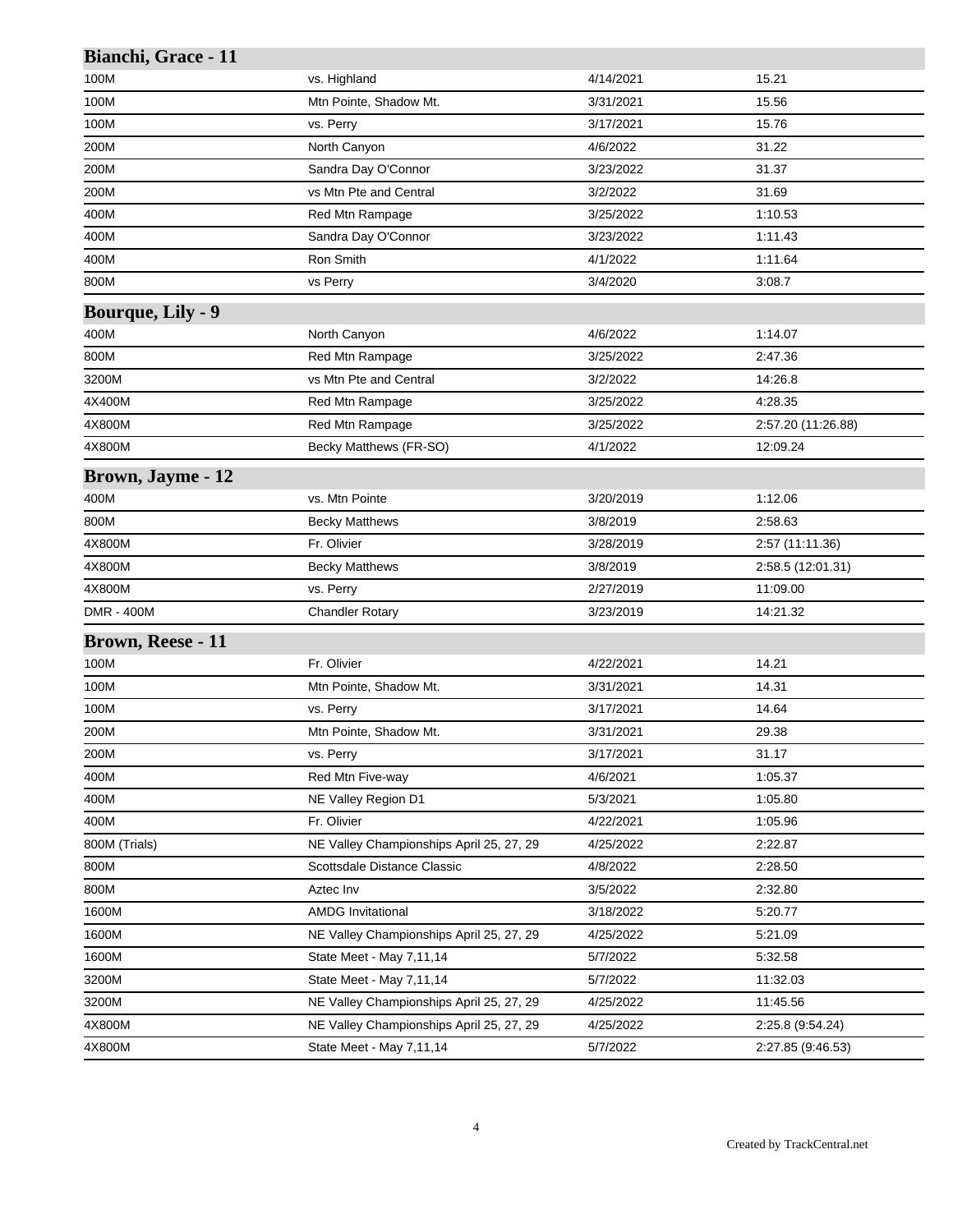| Burgoz, Bri - 9           |                                          |           |                |
|---------------------------|------------------------------------------|-----------|----------------|
| 800M                      | Sandra Day O'Connor                      | 3/23/2022 | 3:10.4         |
| 800M                      | vs Mtn Pte and Central                   | 3/2/2022  | 3:14.30        |
| 4X800M                    | Sandra Day O'Connor                      | 3/23/2022 | 3:20 (13:00.2) |
| <b>Burns, Ansley - 12</b> |                                          |           |                |
| 800M                      | NE Valley Region D1                      | 5/3/2021  | 2:30.90        |
| 800M                      | Fr. Olivier                              | 4/22/2021 | 2:31.94        |
| 800M                      | Scottsdale Dist. Classic                 | 4/9/2021  | 2:33.78        |
| 1600M                     | vs Perry                                 | 3/4/2020  | 5:37.9         |
| 1600M                     | Sun Angel Day 1                          | 4/4/2019  | 5:39.47        |
| 1600M                     | <b>Becky Matthews</b>                    | 3/8/2019  | 5:44.77        |
| 3200M                     | NE Valley Champ. D2                      | 4/24/2019 | 12:24.62       |
| 4X800M                    | State Meet D2                            | 5/15/2021 | 10:07.67       |
| DMR - 1200M               | <b>Chandler Rotary</b>                   | 3/23/2019 | 14:21.32       |
| Burrage, Kaira - 10       |                                          |           |                |
| 100M                      | Sandra Day O'Connor                      | 3/23/2022 | 13.94          |
| 100M                      | vs Mtn Pte and Central                   | 3/2/2022  | 14.32          |
| 200M                      | vs Mtn Pte and Central                   | 3/2/2022  | 29.29          |
| 300IH                     | NE Valley Championships April 25, 27, 29 | 4/25/2022 | 47.63          |
| 300IH (Trials)            | NE Valley Championships April 25, 27, 29 | 4/25/2022 | 48.13          |
| 300IH (Trials)            | State Meet - May 7,11,14                 | 5/7/2022  | 48.29          |
| 400M                      | <b>Rattler Booster</b>                   | 3/18/2022 | 1:06.30        |
| 400M                      | vs Mtn Pte and Central                   | 3/2/2022  | 1:07.55        |
| 4X400M                    | Fr. Olivier Invite                       | 4/13/2022 | 4:19.32        |
| Cerniglia, Isabella - 9   |                                          |           |                |
| 800M                      | North Canyon                             | 4/6/2022  | 2:48.90        |
| 800M                      | Sandra Day O'Connor                      | 3/23/2022 | 2:53.8         |
| 800M                      | vs Mtn Pte and Central                   | 3/2/2022  | 3:03.10        |
| Charles, Olivia - 11      |                                          |           |                |
| 800M                      | vs. Perry                                | 3/17/2021 | 2:52.00        |
| 800M                      | vs Perry                                 | 3/4/2020  | 2:52.38        |
| 1600M                     | Fr. Olivier                              | 4/22/2021 | 5:58.83        |
| 1600M                     | Toro Invite                              | 3/26/2021 | 6:04.19        |
| 1600M                     | vs Perry                                 | 3/4/2020  | 6:07.7         |
| 3200M                     | Aztec Inv                                | 3/5/2022  | 12:58.03       |
| 3200M                     | Mtn Pointe, Shadow Mt.                   | 3/31/2021 | 13:34.80       |
| Cooper, Chloe -9          |                                          |           |                |
| 100M                      | Sandra Day O'Connor                      | 3/23/2022 | 14.75          |
| 100M                      | vs Mtn Pte and Central                   | 3/2/2022  | 15.04          |
| 200M                      | North Canyon                             | 4/6/2022  | 30.74          |
| 200M                      | vs Mtn Pte and Central                   | 3/2/2022  | 31.17          |
| 200M                      | Sandra Day O'Connor                      | 3/23/2022 | 31.33          |
| 400M                      | vs Mtn Pte and Central                   | 3/2/2022  | 1:22.14        |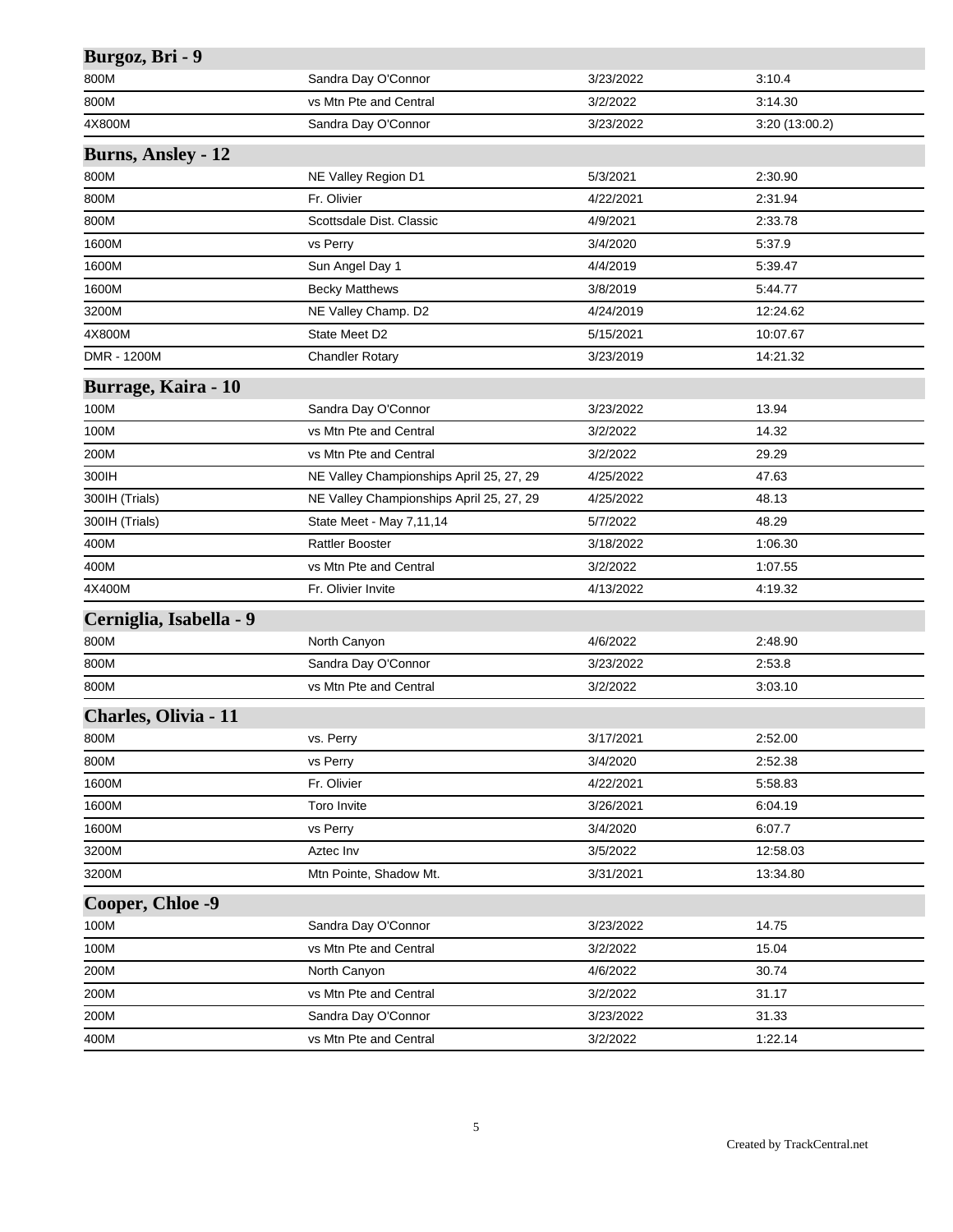| Corona, Sophie - 10 |                                          |           |                   |
|---------------------|------------------------------------------|-----------|-------------------|
| 400M                | North Canyon                             | 4/6/2022  | 1:17.25           |
| 800M                | North Canyon                             | 4/6/2022  | 2:52.50           |
| 800M                | vs. Perry                                | 3/17/2021 | 2:57.49           |
| 800M                | vs Mtn Pte and Central                   | 3/2/2022  | 3:05.20           |
| 1600M               | Becky Matthews (FR-SO)                   | 4/1/2022  | 6:21.21           |
| 1600M               | vs. Perry                                | 3/17/2021 | 6:27.90           |
| 1600M               | Sandra Day O'Connor                      | 3/23/2022 | 6:30.3            |
| 3200M               | <b>AITIS Invite</b>                      | 4/20/2021 | 13:35.20          |
| 3200M               | Mtn Pointe, Shadow Mt.                   | 3/31/2021 | 14:01.40          |
| 4X800M              | Fr. Olivier                              | 4/22/2021 | 2:55.1 (11:34.56) |
| Ehmann, Callie - 11 |                                          |           |                   |
| 200M                | Mtn Pointe, Shadow Mt.                   | 3/31/2021 | 29.94             |
| 200M                | vs. Perry                                | 3/17/2021 | 31.11             |
| 300IH               | vs Mtn Pte and Central                   | 3/2/2022  | 58.34             |
| 400M                | vs. Highland                             | 4/14/2021 | 1:05.80           |
| 400M                | Fr. Olivier                              | 4/22/2021 | 1:05.87           |
| 400M                | Ron Smith Cl.                            | 4/17/2021 | 1:07.03           |
| <b>Discus</b>       | NE Valley Championships April 25, 27, 29 | 4/25/2022 | 77-08             |
| Discus              | North Canyon                             | 4/6/2022  | 67-09             |
| Discus              | DV Last Chance                           | 4/30/2022 | 67-02             |
| Javelin Throw       | NE Valley Region D1                      | 5/3/2021  | 88-04             |
| Javelin Throw       | vs. Highland                             | 4/14/2021 | $85 - 11$         |
| Javelin Throw       | Seton Last Chance                        | 5/4/2021  | 82-00             |
| Shot Put            | NE Valley Championships April 25, 27, 29 | 4/25/2022 | 26-03.00          |
| Shot Put            | North Canyon                             | 4/6/2022  | 25-08.00          |
| Shot Put            | Sandra Day O'Connor                      | 3/23/2022 | 25-05.00          |
| Entz, Collins - 11  |                                          |           |                   |
| 100M                | vs Perry                                 | 3/4/2020  | 13.72             |
| 100M                | Mtn Pointe, Shadow Mt.                   | 3/31/2021 | 14.00             |
| 200M                | Aztec Invite                             | 3/7/2020  | 27.79             |
| 200M                | Sandra Day O'Connor                      | 3/23/2022 | 28.20             |
| 200M                | Mtn Pointe, Shadow Mt.                   | 3/31/2021 | 29.46             |
| 300IH               | NE Valley Region D1                      | 5/3/2021  | 50.36             |
| 300IH               | Sandra Day O'Connor                      | 3/23/2022 | 51.25             |
| 300IH               | Aztec Invite                             | 3/7/2020  | 51.93             |
| 4X400M              | NE Valley Region D2                      | 5/5/2021  | 1:03.9 (4:10.58)  |
| 4X400M              | Aztec Invite                             | 3/7/2020  | 1:06.0 (4:20.20)  |
| Feix, Mia - 11      |                                          |           |                   |
| 800M                | North Canyon                             | 4/6/2022  | 2:59.00           |
| 800M                | vs Mtn Pte and Central                   | 3/2/2022  | 3:00.80           |
| 1600M               | North Canyon                             | 4/6/2022  | 6:37.10           |
| Discus              | Ron Smith                                | 4/1/2022  | 60-03             |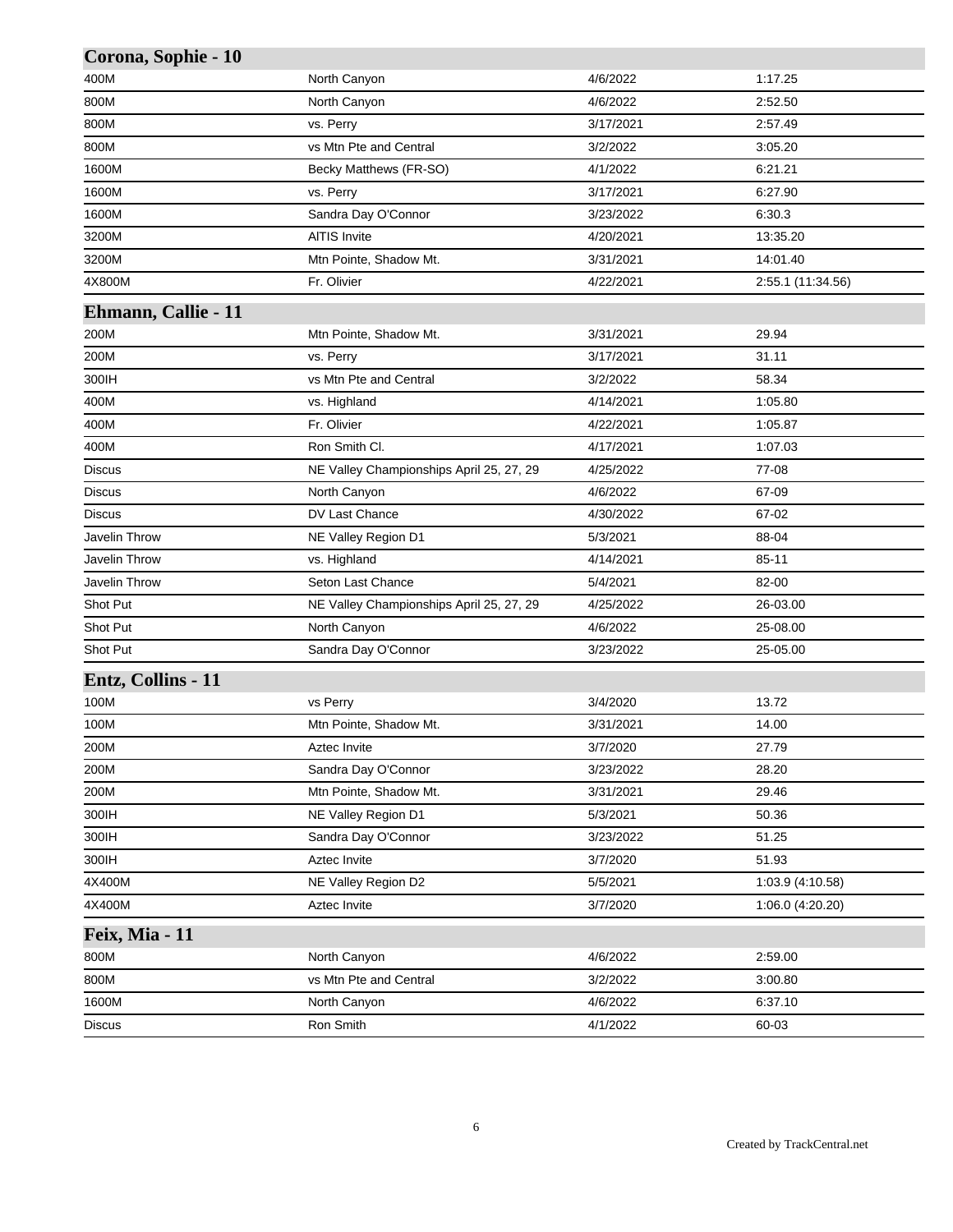| Ferrigno, Carina - 9 |                        |           |                   |
|----------------------|------------------------|-----------|-------------------|
| 800M                 | Sandra Day O'Connor    | 3/23/2022 | 3:07.0            |
| 800M                 | vs Mtn Pte and Central | 3/2/2022  | 3:13.20           |
| 4X800M               | Sandra Day O'Connor    | 3/23/2022 | 3:15(12:05.3)     |
| Finch, Morgan - 11   |                        |           |                   |
| 100M                 | vs. Perry              | 3/17/2021 | 14.29             |
| 100M                 | vs Perry               | 3/4/2020  | 14.59             |
| 100HH                | Mtn Pointe, Shadow Mt. | 3/31/2021 | 20.09             |
| 100HH                | Fr. Olivier            | 4/22/2021 | 20.55             |
| 100HH                | NE Valley Region D1    | 5/3/2021  | 21.22             |
| 200M                 | vs Mtn Pte and Central | 3/2/2022  | 30.00             |
| 200M                 | vs Perry               | 3/4/2020  | 30.95             |
| 300IH                | Ron Smith              | 4/1/2022  | 50.98             |
| 300IH                | North Canyon           | 4/6/2022  | 51.59             |
| 300IH (Trials)       | Red Mtn Rampage        | 3/25/2022 | 52.35             |
| High Jump            | NE Valley Region D1    | 5/3/2021  | 4-06.00           |
| High Jump            | Ron Smith Cl.          | 4/17/2021 | 4-05.00           |
| High Jump            | Brophy Prep AMDG       | 3/19/2021 | 4-04.00           |
| High Jump            | <b>Toro Invite</b>     | 3/26/2021 | 4-04.00           |
| 4X100M               | North Canyon           | 4/6/2022  | 1:00.34           |
| Findlay, Susan - 10  |                        |           |                   |
| 800M                 | vs. Perry              | 3/17/2021 | 2:56.63           |
| 800M                 | Red Mtn Five-way       | 4/6/2021  | 3:01.48           |
| 1600M                | vs. Perry              | 3/17/2021 | 6:31.47           |
| 1600M                | Fr. Olivier Invite     | 4/13/2022 | 6:35.84           |
| 1600M                | vs. Highland           | 4/14/2021 | 6:42.0            |
| 3200M                | <b>AITIS Invite</b>    | 4/20/2021 | 14:09.25          |
| 3200M                | vs Mtn Pte and Central | 3/2/2022  | 14:11.9           |
| 3200M                | Mtn Pointe, Shadow Mt. | 3/31/2021 | 14:28.00          |
| 4X800M               | Fr. Olivier            | 4/22/2021 | 2:53.6 (11:33.50) |
| Foster, Lily - 11    |                        |           |                   |
| 100M                 | Mtn Pointe, Shadow Mt. | 3/31/2021 | 15.90             |
| 100M                 | vs. Highland           | 4/14/2021 | 15.95             |
| 100M                 | Sandra Day O'Connor    | 3/23/2022 | 15.96             |
| 200M                 | North Canyon           | 4/6/2022  | 32.75             |
| 200M                 | vs Mtn Pte and Central | 3/2/2022  | 33.01             |
| 200M                 | vs. Perry              | 3/17/2021 | 34.26             |
| 400M                 | vs. Perry              | 3/17/2021 | 1:20.23           |
| 800M                 | Sandra Day O'Connor    | 3/23/2022 | 3.04.4            |
| 800M                 | North Canyon           | 4/6/2022  | 3:05.90           |
| Long Jump            | vs. Highland           | 4/14/2021 | 11-07.00          |
| 4X100M               | North Canyon           | 4/6/2022  | 1:00.34           |
| 4X400M               | North Canyon           | 4/6/2022  | 5:16.82           |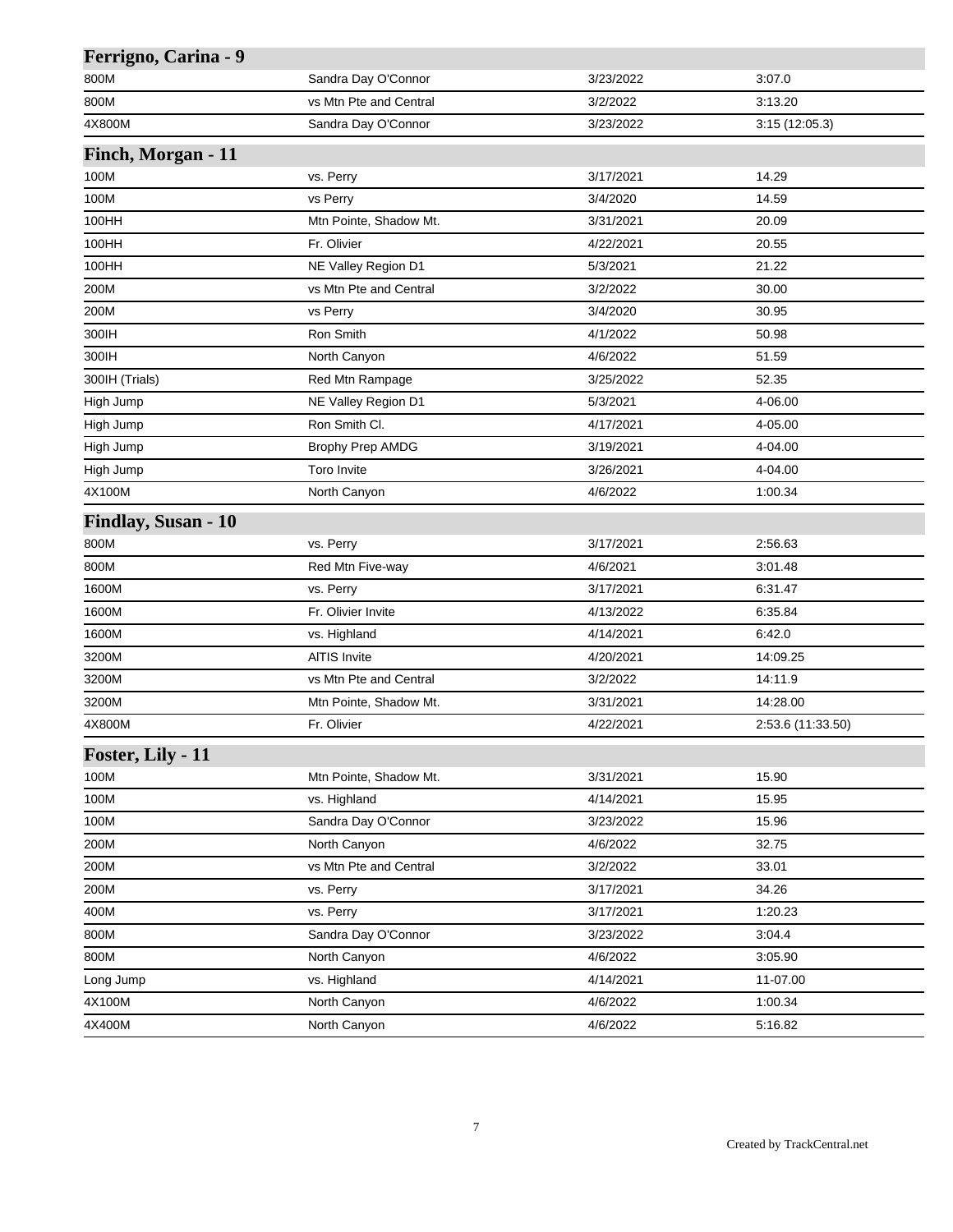| Gbekia, Annette - 10  |                                          |           |                   |
|-----------------------|------------------------------------------|-----------|-------------------|
| 100M                  | North Canyon                             | 4/6/2022  | 13.64             |
| 100M                  | Sandra Day O'Connor                      | 3/23/2022 | 13.84             |
| 100M                  | Mtn Pointe, Shadow Mt.                   | 3/31/2021 | 13.89             |
| 100HH                 | NE Valley Championships April 25, 27, 29 | 4/25/2022 | 18.30             |
| 100HH                 | Fr. Olivier Invite                       | 4/13/2022 | 18.68             |
| 100HH (Trials)        | NE Valley Championships April 25, 27, 29 | 4/25/2022 | 18.75             |
| 200M                  | Sandra Day O'Connor                      | 3/23/2022 | 28.26             |
| 200M                  | vs Mtn Pte and Central                   | 3/2/2022  | 29.01             |
| 200M                  | Mtn Pointe, Shadow Mt.                   | 3/31/2021 | 29.15             |
| Long Jump             | Red Mtn Rampage                          | 3/25/2022 | 14-02.00          |
| Long Jump             | Becky Matthews (FR-SO)                   | 4/1/2022  | 12-11.50          |
| George, Genevieve - 9 |                                          |           |                   |
| 400M                  | North Canyon                             | 4/6/2022  | 1:24.18           |
| 400M                  | Sandra Day O'Connor                      | 3/23/2022 | 1:24.70           |
| 800M                  | vs Mtn Pte and Central                   | 3/2/2022  | 3:04.10           |
| 4X800M                | Sandra Day O'Connor                      | 3/23/2022 | 3:06 (12:35.2)    |
| Goforth, Tatum - 12   |                                          |           |                   |
| 200M                  | Red Mtn Five-way                         | 4/6/2021  | 28.67             |
| 200M                  | North Canyon                             | 4/6/2022  | 28.87             |
| 400M                  | North Canyon                             | 4/6/2022  | 1:03.21           |
| 400M                  | Red Mtn Five-way                         | 4/6/2021  | 1:04.26           |
| 400M                  | Aztec Invite                             | 3/7/2020  | 1:04.90           |
| 800M                  | State Meet - May 7,11,14                 | 5/7/2022  | 2:18.21           |
| 800M                  | NE Valley Championships April 25, 27, 29 | 4/25/2022 | 2:18.62           |
| 800M (Trials)         | NE Valley Championships April 25, 27, 29 | 4/25/2022 | 2:19.63           |
| 1600M                 | Fr. Olivier                              | 4/22/2021 | 5:22.53           |
| 1600M                 | Scottsdale Dist. Classic                 | 4/9/2021  | 5:28.75           |
| 1600M                 | <b>Toro Invite</b>                       | 3/26/2021 | 5:29.73           |
| 3200M                 | Mtn Pointe, Shadow Mt.                   | 3/31/2021 | 11:57.50          |
| 3200M                 | NE Valley Region D2                      | 5/5/2021  | 12:23.71          |
| 4X400M                | Aztec Invite                             | 3/7/2020  | 1:04.6 (4:20.20)  |
| 4X400M                | Ron Smith Cl.                            | 4/17/2021 | 1:06.10 (4:23.45) |
| 4X800M                | State Meet - May 7,11,14                 | 5/7/2022  | 2:23.63 (9:46.53) |
| 4X800M                | <b>AMDG Invitational</b>                 | 3/18/2022 | 2:25.64 (9:52.68) |
| 4X800M                | NE Valley Championships April 25, 27, 29 | 4/25/2022 | 2:27.3 (9:54.24)  |
| Gomez, Bella - 10     |                                          |           |                   |
| 100M                  | Sandra Day O'Connor                      | 3/23/2022 | 13.18             |
| 100M                  | Red Mtn Five-way                         | 4/6/2021  | 13.64             |
| 100M                  | Fr. Olivier                              | 4/22/2021 | 13.65             |
| 200M                  | Fr. Olivier Invite                       | 4/13/2022 | 26.34             |
| 200M                  | North Canyon                             | 4/6/2022  | 26.53             |
| 200M (Trials)         | NE Valley Championships April 25, 27, 29 | 4/25/2022 | 26.64             |
| 400M                  | <b>Chandler Rotary</b>                   | 3/26/2022 | 59.86             |
| 400M (Trials)         | NE Valley Championships April 25, 27, 29 | 4/25/2022 | 1:00.19           |
| 400M                  | NE Valley Championships April 25, 27, 29 | 4/25/2022 | 1:00.41           |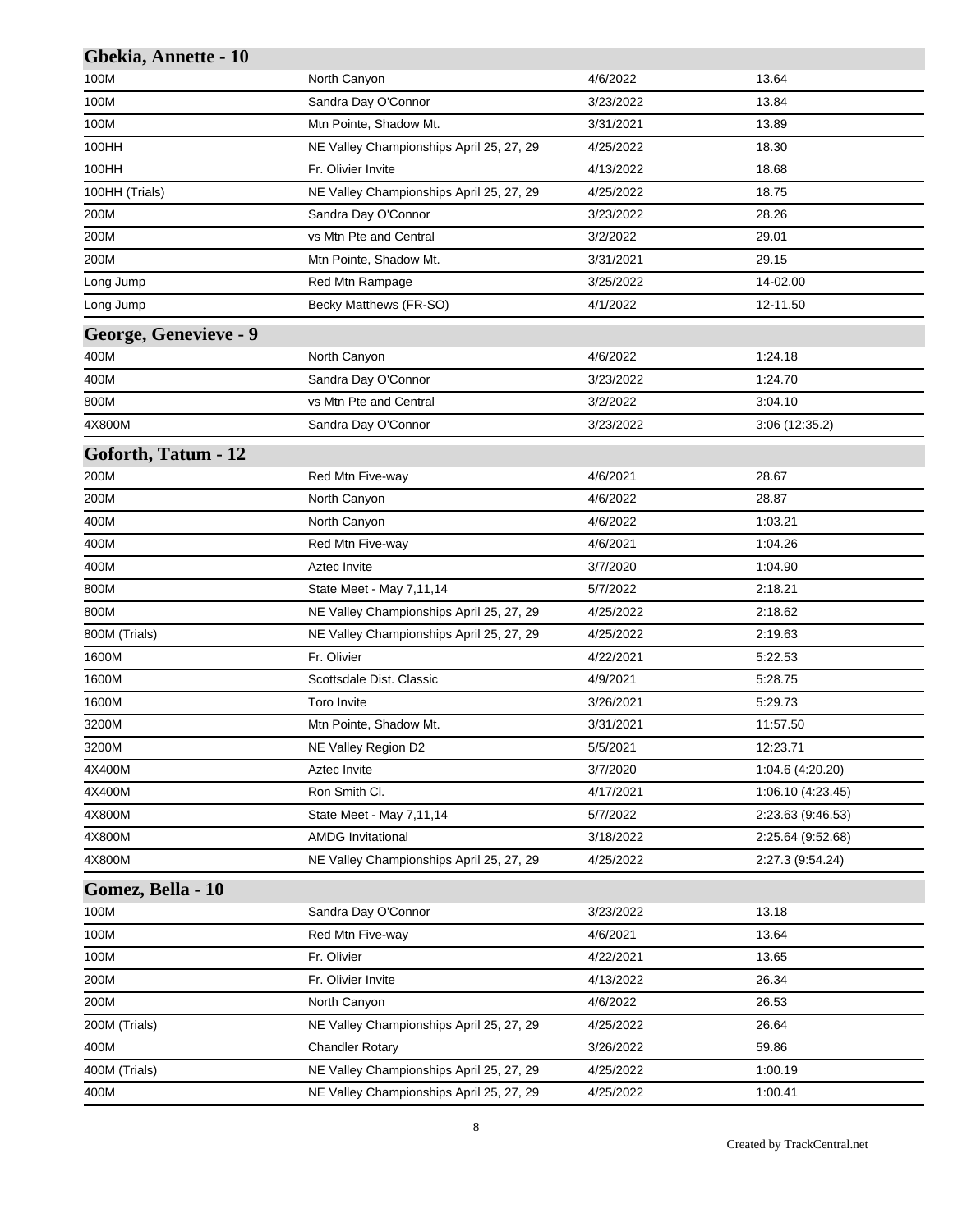| 800M                  | Becky Matthews (FR-SO)                   | 4/1/2022  | 2:31.47            |
|-----------------------|------------------------------------------|-----------|--------------------|
| 800M                  | Ron Smith Cl.                            | 4/17/2021 | 2:36.92            |
| 800M                  | Mtn Pointe, Shadow Mt.                   | 3/31/2021 | 2:43.00            |
| Long Jump             | vs Mtn Pte and Central                   | 3/2/2022  | 14-08.00           |
| 4X100M                | North Canyon                             | 4/6/2022  | 49.19              |
| 4X100M                | <b>AMDG</b> Invitational                 | 3/18/2022 | 50.32              |
| 4X100M                | <b>Rattler Booster</b>                   | 3/18/2022 | 50.79              |
| 4X400M                | NE Valley Region D2                      | 5/5/2021  | 1:03.1 (4:10.58)   |
| 4X400M                | Fr. Olivier                              | 4/22/2021 | 1:03.8(4:11.21)    |
| 4X400M                | Ron Smith Cl.                            | 4/17/2021 | 1:04.9 (4:23.45)   |
| 4X800M                | <b>AMDG Invitational</b>                 | 3/18/2022 | 2:28.96 (9:52.68)  |
| 4X800M                | Aztec Inv                                | 3/5/2022  | 2:33.09 (10:13.99) |
| 4X800M                | Chandler Rotary D2                       | 4/10/2021 | 2:33.5 (10:33.77)  |
| Gonzalez, Cierra - 12 |                                          |           |                    |
| 100M                  | North Canyon                             | 4/6/2022  | 12.85              |
| 100M                  | vs. Mtn Pointe                           | 3/20/2019 | 13.75              |
| 100M                  | NE Valley Champ. D1                      | 4/22/2019 | 13.77              |
| 100HH                 | Fr. Olivier Invite                       | 4/13/2022 | 15.81              |
| 100HH                 | <b>AIA State Multis</b>                  | 5/21/2022 | 17.94              |
| 100HH                 | Dutch Heptathlon D1-D2                   | 4/22/2021 | 21.55              |
| 200M                  | <b>AIA State Multis</b>                  | 5/21/2022 | 26.12              |
| 200M                  | Ron Smith                                | 4/1/2022  | 26.19              |
| 200M                  | vs Mtn Pte and Central                   | 3/2/2022  | 26.29              |
| 400M                  | <b>Toro Invite</b>                       | 3/26/2021 | 1:08.65            |
| 400M                  | <b>Becky Matthews</b>                    | 3/8/2019  | 1:19.98            |
| 800M                  | <b>AIA State Multis</b>                  | 5/21/2022 | 2:41.62            |
| 800M                  | Fr. Olivier Invite                       | 4/13/2022 | 2:49.67            |
| 800M                  | North Canyon                             | 4/6/2022  | 3:04.00            |
| High Jump             | <b>AIA State Multis</b>                  | 5/21/2022 | 5-02.50            |
| High Jump             | Aztec Inv                                | 3/5/2022  | 5-02.00            |
| High Jump             | State Meet - May 7,11,14                 | 5/7/2022  | 5-02.00            |
| Javelin Throw         | <b>AIA State Multis</b>                  | 5/21/2022 | 59-00              |
| Javelin Throw         | Fr. Olivier Invite                       | 4/13/2022 | 57-09              |
| Javelin Throw         | Dutch Heptathlon D1-D2                   | 4/22/2021 | 44-11              |
| Long Jump             | State Meet - May 7,11,14                 | 5/7/2022  | 18-00.00           |
| Long Jump             | Aztec Inv                                | 3/5/2022  | 17-10.50           |
| Long Jump             | <b>AMDG Invitational</b>                 | 3/18/2022 | 17-08.75           |
| Shot Put              | North Canyon                             | 4/6/2022  | 24-10.50           |
| Shot Put              | Sandra Day O'Connor                      | 3/23/2022 | 23-02.50           |
| Shot Put              | Fr. Olivier Invite                       | 4/13/2022 | 22-04.25           |
| 4X100M                | State Meet - May 7,11,14                 | 5/7/2022  | 49.15              |
| 4X100M                | State Meet - May 7,11,14                 | 5/7/2022  | 49.22              |
| 4X100M                | NE Valley Championships April 25, 27, 29 | 4/25/2022 | 49.59              |
| 4X400M                | <b>Becky Matthews</b>                    | 3/8/2019  | 4:37.48            |
| 4X400M                | vs. Perry                                | 2/27/2019 | 79.04 (5:00.49)    |
| <b>SMR - 200M</b>     | <b>Chandler Rotary</b>                   | 3/23/2019 | 2:09.01            |
| Heptathlon            | Dutch Heptathlon D1-D2                   | 4/22/2021 | 2579               |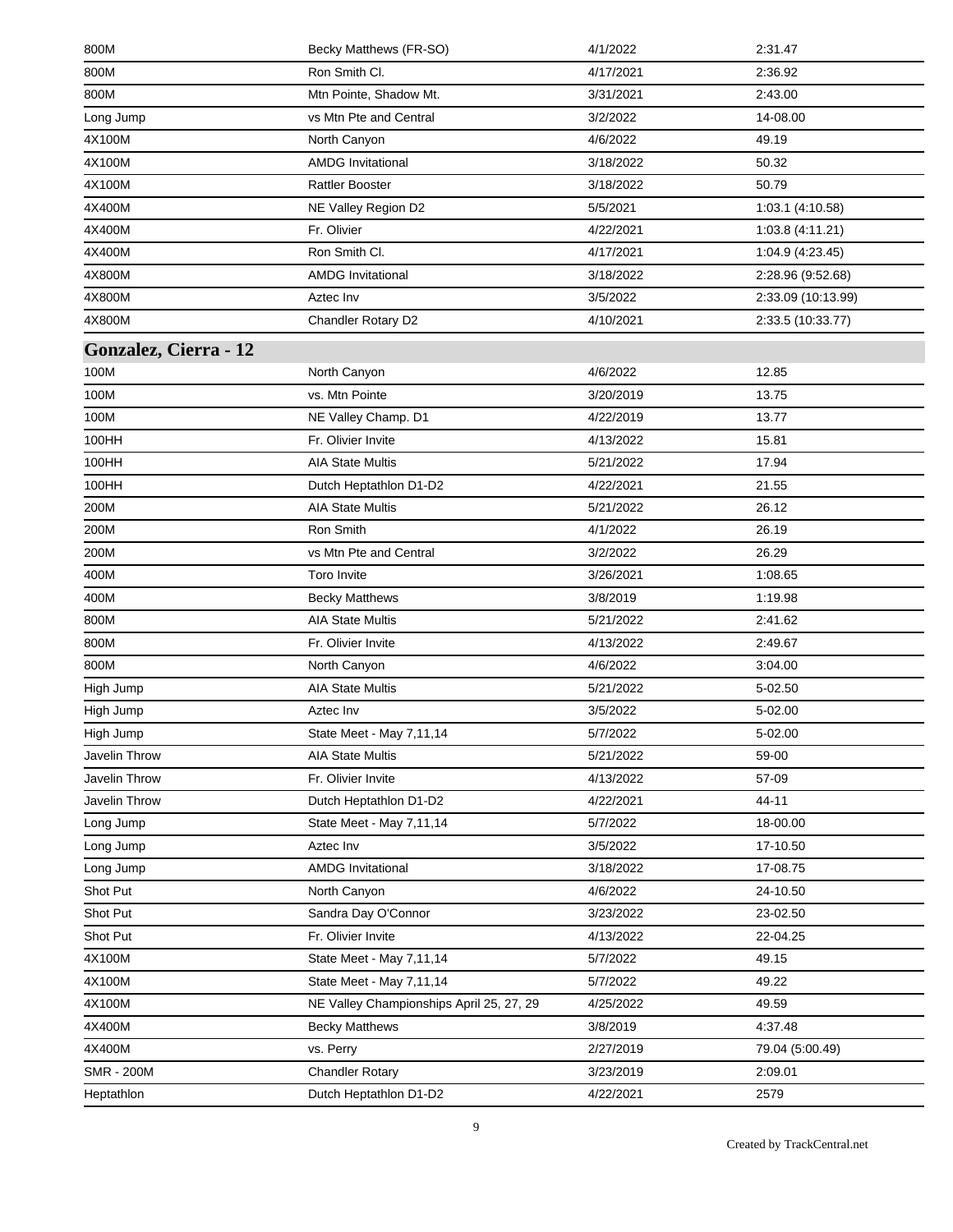| Heptathlon                    | <b>AIA State Multis</b>                  | 5/21/2022 | 3769               |
|-------------------------------|------------------------------------------|-----------|--------------------|
| Heptathlon                    | Fr. Olivier Invite                       | 4/13/2022 | 3782               |
| Goodman, Summer - 10          |                                          |           |                    |
| 1600M                         | Chandler Rotary D2                       | 4/10/2021 | 6:04.81            |
| 1600M                         | Fr. Olivier                              | 4/22/2021 | 6:06.23            |
| 1600M                         | vs. Highland                             | 4/14/2021 | 6:08.9             |
| 3200M                         | Aztec Inv                                | 3/5/2022  | 12:53.61           |
| 3200M                         | Red Mtn Rampage                          | 3/25/2022 | 13:01.80           |
| 3200M                         | <b>AITIS Invite</b>                      | 4/20/2021 | 13:05.48           |
| 4X800M                        | <b>AMDG Invitational</b>                 | 3/18/2022 | 2:43.58 (10:58.19) |
| Graf, Kylie - 11              |                                          |           |                    |
| 100M                          | Fr. Olivier                              | 4/22/2021 | 14.27              |
| 100M                          | Mtn Pointe, Shadow Mt.                   | 3/31/2021 | 14.65              |
| 100M                          | vs. Perry                                | 3/17/2021 | 14.80              |
| 200M                          | Mtn Pointe, Shadow Mt.                   | 3/31/2021 | 30.15              |
| 200M                          | vs. Perry                                | 3/17/2021 | 31.08              |
| 400M                          | Ron Smith Cl.                            | 4/17/2021 | 1:05.61            |
| 400M                          | Fr. Olivier                              | 4/22/2021 | 1:05.89            |
| 400M                          | NE Valley Region D1                      | 5/3/2021  | 1:06.25            |
| 800M                          | DV Last Chance                           | 4/30/2022 | 2:28.98            |
| 800M                          | Fr. Olivier Invite                       | 4/13/2022 | 2:31.06            |
| 800M                          | <b>AMDG Invitational</b>                 | 3/18/2022 | 2:31.74            |
| 1600M                         | NE Valley Championships April 25, 27, 29 | 4/25/2022 | 5:36.03            |
| 1600M                         | <b>Chandler Rotary</b>                   | 3/26/2022 | 5:40.34            |
| 1600M                         | Top of the Mtn                           | 4/12/2022 | 5:46.18            |
| 3200M                         | Scottsdale Distance Classic              | 4/8/2022  | 12:25.47           |
| 3200M                         | NE Valley Championships April 25, 27, 29 | 4/25/2022 | 12:33.34           |
| 4X800M                        | Ron Smith                                | 4/1/2022  | 2:33.5 (10:08.61)  |
| Gutierrez Moreno, Jimena - 10 |                                          |           |                    |
| 200M                          | vs. Perry                                | 3/17/2021 | 33.69              |
| 400M                          | North Canyon                             | 4/6/2022  | 1:08.85            |
| 400M                          | Sandra Day O'Connor                      | 3/23/2022 | 1:11.34            |
| 400M                          | vs. Perry                                | 3/17/2021 | 1:17.98            |
| 800M                          | Fr. Olivier Invite                       | 4/13/2022 | 2.41.74            |
| 800M                          | Red Mtn Five-way                         | 4/6/2021  | 2:49.75            |
| 800M                          | Red Mtn Rampage                          | 3/25/2022 | 2:51.49            |
| 1600M                         | Mtn Pointe, Shadow Mt.                   | 3/31/2021 | 6:33.10            |
| 4X800M                        | Red Mtn Rampage                          | 3/25/2022 | 2:44.92 (11:26.88) |
| 4X800M                        | <b>AMDG Invitational</b>                 | 3/18/2022 | 2:48.02 (10:58.19) |
| 4X800M                        | Fr. Olivier                              | 4/22/2021 | 2:48.8 (11:34.56)  |
| Higgins, Ellie - 12           |                                          |           |                    |
| 100HH                         | Dutch Heptathlon D1-D2                   | 4/22/2021 | 17.25              |
| 100HH                         | Chandler Rotary D2                       | 4/10/2021 | 17.25              |
| 100HH                         | Red Mtn Five-way                         | 4/6/2021  | 17.40              |
| 200M                          | Fr. Olivier Invite                       | 4/13/2022 | 27.91              |
| 200M                          | Dutch Heptathlon D1-D2                   | 4/22/2021 | 28.14              |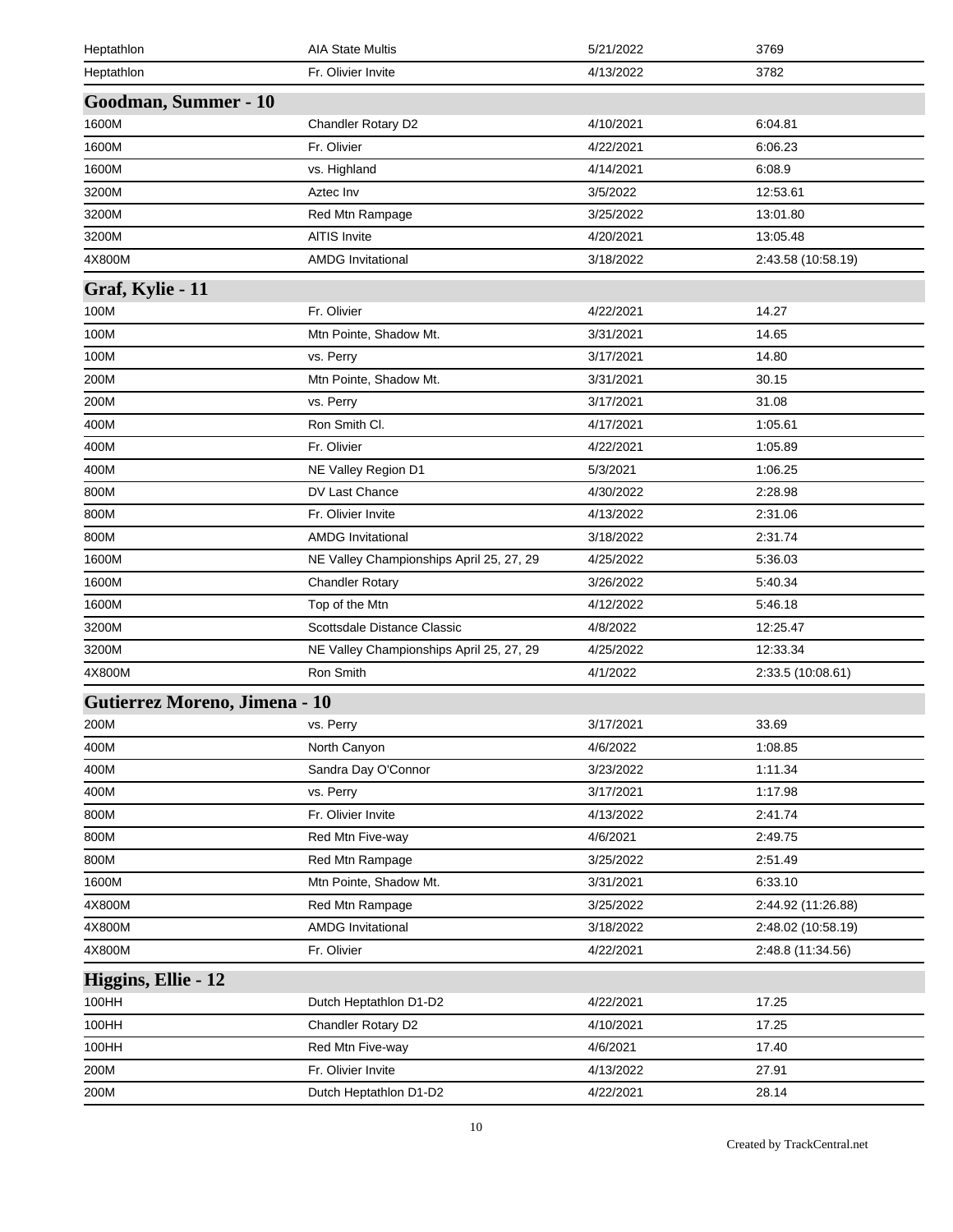| 200M                 | <b>AIA State Multis</b>                  | 5/21/2022 | 28.38            |
|----------------------|------------------------------------------|-----------|------------------|
| 300IH                | Chandler Rotary D2                       | 4/10/2021 | 51.18            |
| 300IH                | NE Valley Region D1                      | 5/3/2021  | 51.60            |
| 300IH                | NE Valley Region D2                      | 5/5/2021  | 51.86            |
| 400M                 | Fr. Olivier                              | 3/28/2019 | 1:09.22          |
| 400M                 | vs. Perry                                | 2/27/2019 | 1:09.65          |
| 800M                 | Red Mtn Rampage                          | 3/25/2022 | 2:36.40          |
| 800M                 | Fr. Olivier Invite                       | 4/13/2022 | 2:36.53          |
| 800M                 | Mtn Pointe, Shadow Mt.                   | 3/31/2021 | 2:37.90          |
| High Jump            | Ron Smith                                | 4/1/2022  | 4-11.00          |
| High Jump            | vs Perry                                 | 3/4/2020  | 4-10.00          |
| High Jump            | <b>AMDG Invitational</b>                 | 3/18/2022 | 4-10.00          |
| High Jump            | NE Valley Championships April 25, 27, 29 | 4/25/2022 | 4-10.00          |
| Javelin Throw        | Fr. Olivier Invite                       | 4/13/2022 | 93-07            |
| Javelin Throw        | <b>AIA State Multis</b>                  | 5/21/2022 | 88-03            |
| Javelin Throw        | State Meet - May 7,11,14                 | 5/7/2022  | 87-04            |
| Long Jump            | Aztec Inv                                | 3/5/2022  | 15-07.75         |
| Long Jump            | Fr. Olivier Invite                       | 4/13/2022 | 15-04.25         |
| Long Jump            | Red Mtn Rampage                          | 3/25/2022 | 15-03.50         |
| Shot Put             | Sandra Day O'Connor                      | 3/23/2022 | 28-07.50         |
| Shot Put             | North Canyon                             | 4/6/2022  | 28-02.50         |
| Shot Put             | Red Mtn Rampage                          | 3/25/2022 | 27-01.00         |
| 4X400M               | Toro Invite                              | 3/26/2021 | 1:05.7 (4:18.26) |
| 4X400M               | Ron Smith Cl.                            | 4/17/2021 | 1:06.5 (4:23.45) |
| 4X400M               | State Meet D1                            | 5/12/2021 | 4:07.80          |
| 4X800M               | <b>Rattler Invite</b>                    | 3/16/2019 | 2:40 (10:25.24)  |
| 4X800M               | <b>Becky Matthews</b>                    | 3/8/2019  | 2:47 (10:57.69)  |
| 4X800M               | Fr. Olivier                              | 3/28/2019 | 2:49 (11:11.36)  |
| Heptathlon           | Dutch Heptathlon D1-D2                   | 4/22/2021 | 3371             |
| Heptathlon           | <b>AIA State Multis</b>                  | 5/21/2022 | 3408             |
| Heptathlon           | Fr. Olivier Invite                       | 4/13/2022 | 3582             |
| Hill, Mary - 10      |                                          |           |                  |
| 100M                 | vs. Perry                                | 3/17/2021 | 17.71            |
| 100HH                | North Canyon                             | 4/6/2022  | 19.44            |
| 200M                 | vs. Perry                                | 3/17/2021 | 38.73            |
| 400M                 | vs. Perry                                | 3/17/2021 | 1:23.71          |
| 800M                 | Sandra Day O'Connor                      | 3/23/2022 | 2:55.9           |
| 800M                 | vs. Highland                             | 4/14/2021 | 3:03.3           |
| 800M                 | Red Mtn Five-way                         | 4/6/2021  | 3:03.72          |
| 1600M                | North Canyon                             | 4/6/2022  | 6:48.10          |
| 4X800M               | Sandra Day O'Connor                      | 3/23/2022 | 3:04(12:05.3)    |
| Hilsabeck, Ellie - 9 |                                          |           |                  |
| 400M                 | North Canyon                             | 4/6/2022  | 1:20.42          |
| 1600M                | Sandra Day O'Connor                      | 3/23/2022 | 6:27.4           |
| 1600M                | North Canyon                             | 4/6/2022  | 6:39.10          |
| 3200M                | Fr. Olivier Invite                       | 4/13/2022 | 13:53.56         |
| 3200M                | Scottsdale Distance Classic              | 4/8/2022  | 14:07.37         |
|                      |                                          |           |                  |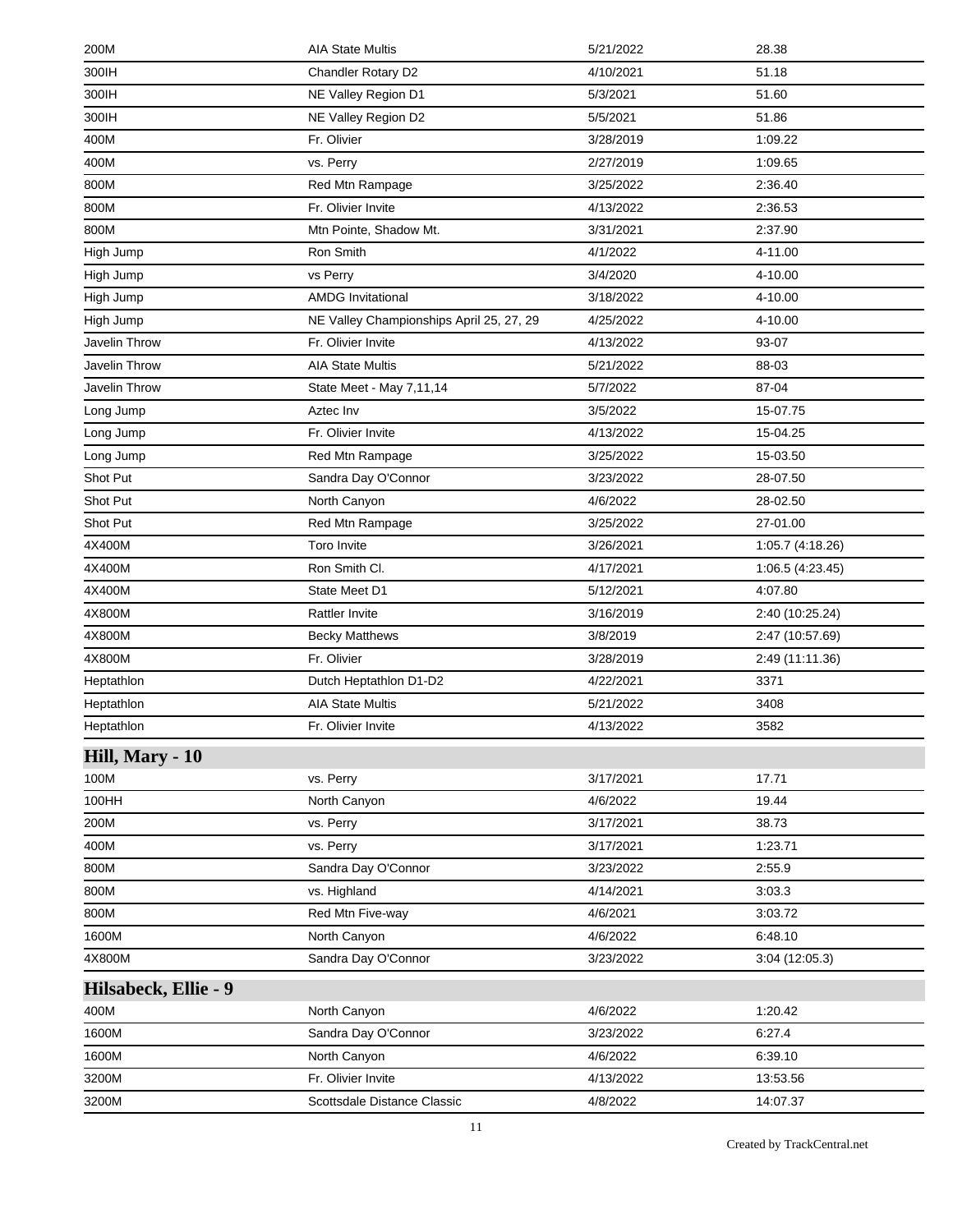| 3200M                 | vs Mtn Pte and Central                   | 3/2/2022  | 14:11.0            |
|-----------------------|------------------------------------------|-----------|--------------------|
| 4X400M                | Red Mtn Rampage                          | 3/25/2022 | 4:28.35            |
| 4X800M                | Red Mtn Rampage                          | 3/25/2022 | 2:58.13 (11:26.88) |
| 4X800M                | Becky Matthews (FR-SO)                   | 4/1/2022  | 12:09.24           |
| Hinkle, Nora - 11     |                                          |           |                    |
| 1600M                 | Scottsdale Distance Classic              | 4/8/2022  | 5:43.31            |
| 1600M                 | <b>Rattler Booster</b>                   | 3/18/2022 | 5:44.24            |
| 1600M                 | vs. Perry                                | 3/17/2021 | 6:29.30            |
| 3200M                 | Fr. Olivier Invite                       | 4/13/2022 | 11:59.49           |
| 3200M                 | Top of the Mtn                           | 4/12/2022 | 12:08.64           |
| 3200M                 | NE Valley Championships April 25, 27, 29 | 4/25/2022 | 12:11.71           |
| 4X800M                | Ron Smith                                | 4/1/2022  | 2:32.3 (10:08.61)  |
| Hong, Kaileia - 9     |                                          |           |                    |
| 100M                  | North Canyon                             | 4/6/2022  | 14.89              |
| 100M                  | Sandra Day O'Connor                      | 3/23/2022 | 15.07              |
| 100M                  | vs Mtn Pte and Central                   | 3/2/2022  | 15.29              |
| 200M                  | Sandra Day O'Connor                      | 3/23/2022 | 30.75              |
| 200M                  | North Canyon                             | 4/6/2022  | 30.79              |
| 200M                  | vs Mtn Pte and Central                   | 3/2/2022  | 31.01              |
| 400M                  | North Canyon                             | 4/6/2022  | 1:11.04            |
| Houle, Elle - 9       |                                          |           |                    |
| 400M                  | North Canyon                             | 4/6/2022  | 1:11.94            |
| 800M                  | Sandra Day O'Connor                      | 3/23/2022 | 2:55.1             |
| 800M                  | vs Mtn Pte and Central                   | 3/2/2022  | 3:03.50            |
| Issac, Gabriella - 9  |                                          |           |                    |
| 100M                  | Sandra Day O'Connor                      | 3/23/2022 | 14.30              |
| Long Jump             | Sandra Day O'Connor                      | 3/23/2022 | 14-08.25           |
| Long Jump             | Red Mtn Rampage                          | 3/25/2022 | 14-07.50           |
| Long Jump             | <b>Rattler Booster</b>                   | 3/18/2022 | 14-03.00           |
| Long Jump             | Fr. Olivier Invite                       | 4/13/2022 | 14-03.00           |
| Kockinis, Iliana - 10 |                                          |           |                    |
| 100M                  | Mtn Pointe, Shadow Mt.                   | 3/31/2021 | 14.79              |
| 100M                  | vs. Highland                             | 4/14/2021 | 14.84              |
| 100M                  | vs. Perry                                | 3/17/2021 | 14.86              |
| 100HH                 | <b>AIA State Multis</b>                  | 5/21/2022 | 18.96              |
| 100HH                 | Fr. Olivier Invite                       | 4/13/2022 | 19.19              |
| 100HH                 | Dutch Heptathlon D1-D2                   | 4/22/2021 | 21.50              |
| 200M                  | <b>AIA State Multis</b>                  | 5/21/2022 | 30.35              |
| 200M                  | Fr. Olivier Invite                       | 4/13/2022 | 31.07              |
| 200M                  | Dutch Heptathlon D1-D2                   | 4/22/2021 | 31.67              |
| 400M                  | Mtn Pointe, Shadow Mt.                   | 3/31/2021 | 1:26.49            |
| 800M                  | Fr. Olivier Invite                       | 4/13/2022 | 3:04.10            |
| 800M                  | <b>AIA State Multis</b>                  | 5/21/2022 | 3:07.45            |
| 800M                  | Dutch Heptathlon D1-D2                   | 4/22/2021 | 3:13.19            |
| High Jump             | Becky Matthews (FR-SO)                   | 4/1/2022  | 4-08.00            |
| High Jump             | Red Mtn Rampage                          | 3/25/2022 | 4-06.00            |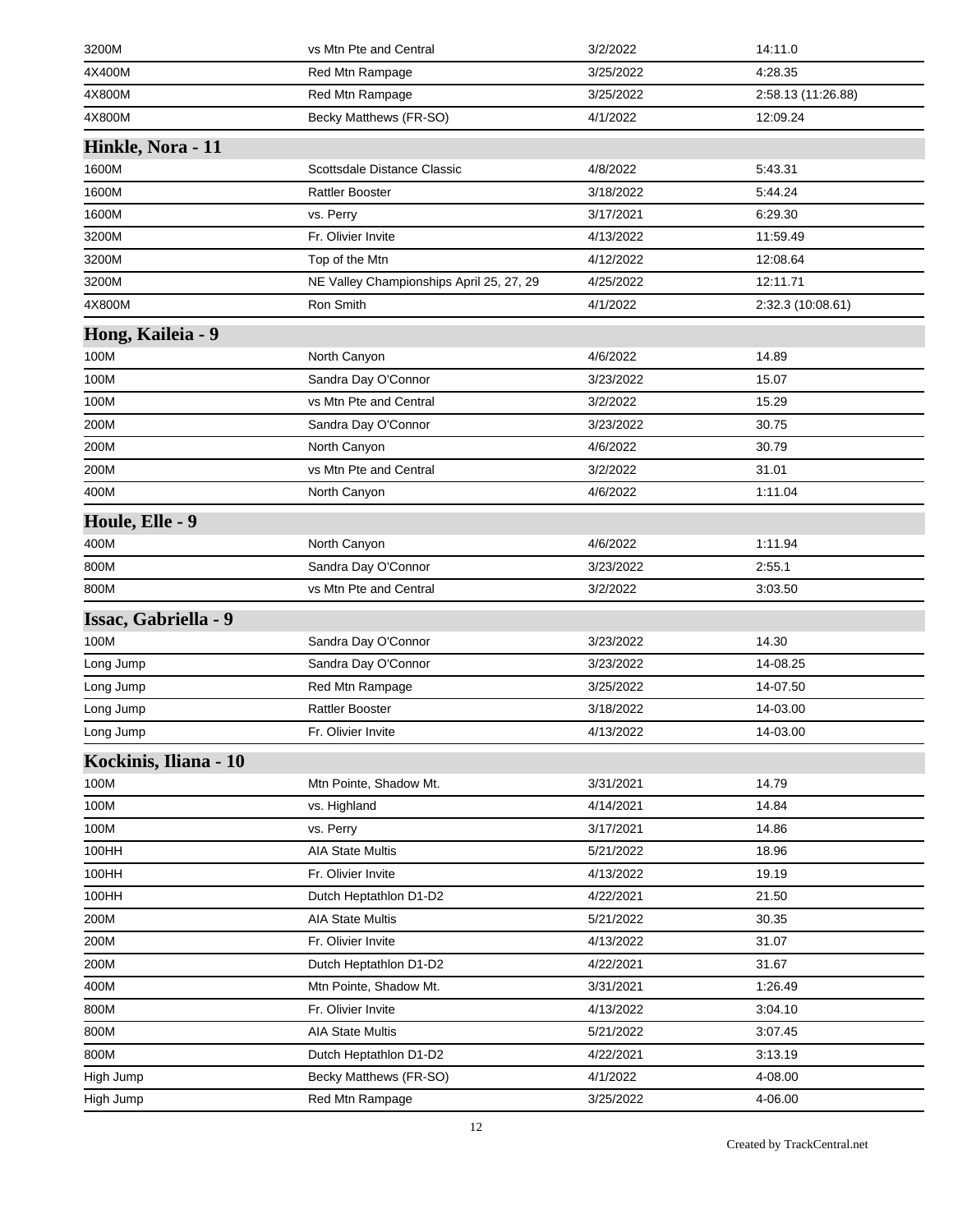| High Jump                 | Fr. Olivier Invite      | 4/13/2022 | 4-06.00          |
|---------------------------|-------------------------|-----------|------------------|
| Javelin Throw             | <b>AIA State Multis</b> | 5/21/2022 | 60-03            |
| Javelin Throw             | Fr. Olivier Invite      | 4/13/2022 | 55-08            |
| Javelin Throw             | Red Mtn Rampage         | 3/25/2022 | 54-03            |
| Long Jump                 | Fr. Olivier Invite      | 4/13/2022 | 14-07.25         |
| Long Jump                 | Sandra Day O'Connor     | 3/23/2022 | 14-01.25         |
| Long Jump                 | Dutch Heptathlon D1-D2  | 4/22/2021 | 12-07.25         |
| Shot Put                  | Fr. Olivier Invite      | 4/13/2022 | 25-09.50         |
| Shot Put                  | <b>AIA State Multis</b> | 5/21/2022 | 24-09.00         |
| Shot Put                  | Sandra Day O'Connor     | 3/23/2022 | 24-05.00         |
| Heptathlon                | Dutch Heptathlon D1-D2  | 4/22/2021 | 1885             |
| Heptathlon                | Fr. Olivier Invite      | 4/13/2022 | 2631             |
| Heptathlon                | <b>AIA State Multis</b> | 5/21/2022 | 2652             |
| <b>Kramer, Tatum - 11</b> |                         |           |                  |
| 200M                      | Sandra Day O'Connor     | 3/23/2022 | 29.45            |
| 400M                      | Sandra Day O'Connor     | 3/23/2022 | 1:09.34          |
| High Jump                 | Sandra Day O'Connor     | 3/23/2022 | 4-06.00          |
| Lauterborn, Lourdes - 10  |                         |           |                  |
| 100M                      | vs. Highland            | 4/14/2021 | 14.09            |
| 100HH                     | Dutch Heptathlon D1-D2  | 4/22/2021 | 20.76            |
| 400M                      | NE Valley Region D2     | 5/5/2021  | 1:01.65          |
| 400M                      | State Meet D1           | 5/12/2021 | 1:02.01          |
| 400M                      | NE Valley Region D1     | 5/3/2021  | 1:02.02          |
| High Jump                 | NE Valley Region D1     | 5/3/2021  | 4-10.00          |
| High Jump                 | Chandler Rotary D2      | 4/10/2021 | 4-10.00          |
| High Jump                 | Fr. Olivier             | 4/22/2021 | 4-08.00          |
| High Jump                 | vs. Highland            | 4/14/2021 | 4-08.00          |
| Long Jump                 | Toro Invite             | 3/26/2021 | 14-08.00         |
| 4X400M                    | NE Valley Region D2     | 5/5/2021  | 1:00.8(4:10.58)  |
| 4X400M                    | Fr. Olivier             | 4/22/2021 | 1:02.8 (4:11.21) |
| 4X400M                    | State Meet D1           | 5/12/2021 | 4:07.80          |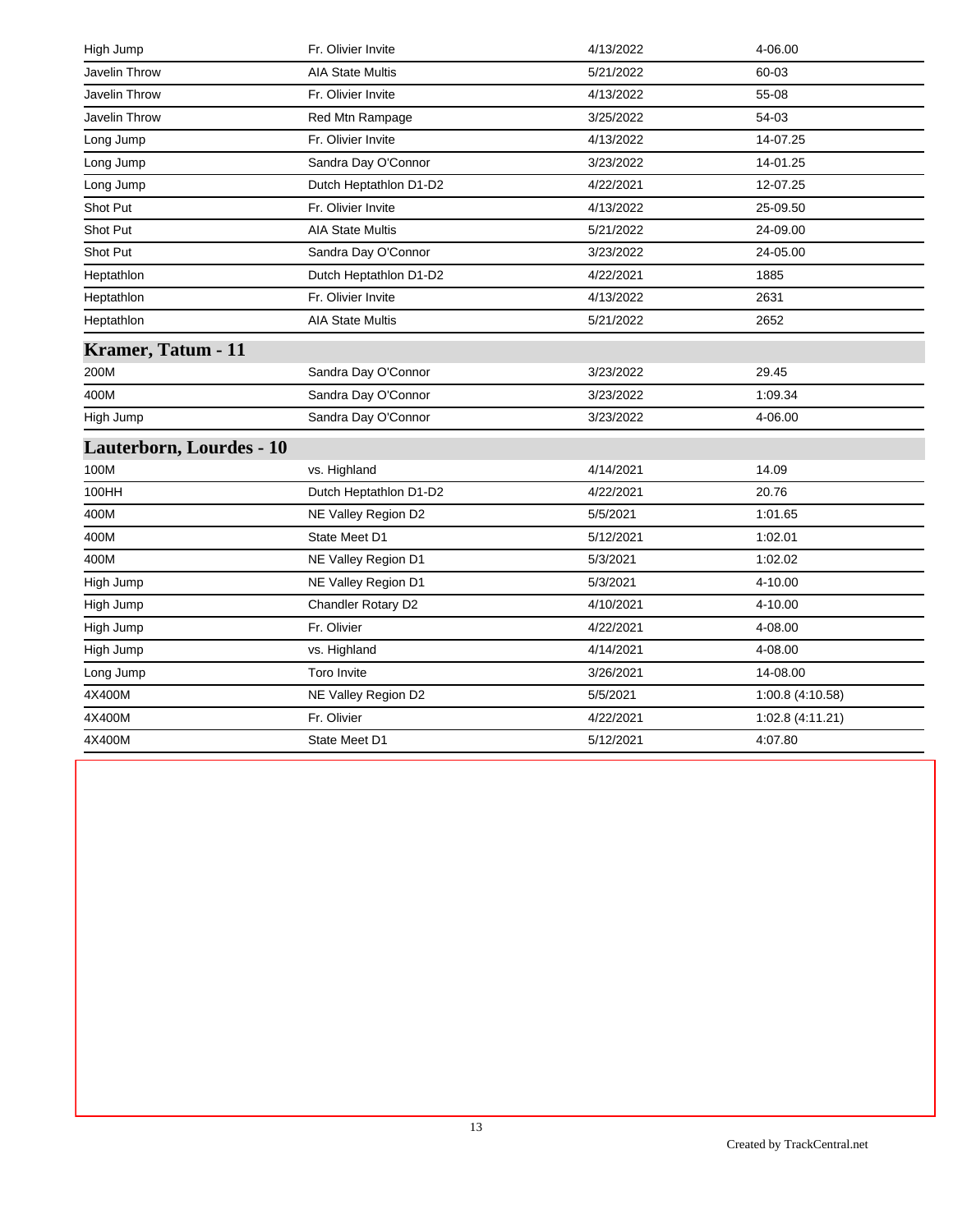| Lopez, Mackenzie - 10 |                                          |           |                  |
|-----------------------|------------------------------------------|-----------|------------------|
| 100M                  | Sandra Day O'Connor                      | 3/23/2022 | 13.06            |
| 100M                  | Mtn Pointe, Shadow Mt.                   | 3/31/2021 | 13.47            |
| 100M                  | vs. Perry                                | 3/17/2021 | 13.77            |
| 100HH                 | vs Mtn Pte and Central                   | 3/2/2022  | 16.39            |
| 100HH                 | <b>Chandler Rotary</b>                   | 3/26/2022 | 16.63            |
| 100HH                 | North Canyon                             | 4/6/2022  | 17.14            |
| 200M                  | North Canyon                             | 4/6/2022  | 26.39            |
| 200M                  | vs Mtn Pte and Central                   | 3/2/2022  | 26.87            |
| 200M                  | <b>Toro Invite</b>                       | 3/26/2021 | 28.11            |
| 300IH                 | Becky Matthews (FR-SO)                   | 4/1/2022  | 47.80            |
| 300IH                 | Sandra Day O'Connor                      | 3/23/2022 | 48.71            |
| 400M                  | <b>AMDG Invitational</b>                 | 3/18/2022 | 1:01.76          |
| 400M                  | Brophy Prep AMDG                         | 3/19/2021 | 1:04.30          |
| High Jump             | NE Valley Region D1                      | 5/3/2021  | 4-10.00          |
| High Jump             | Chandler Rotary D2                       | 4/10/2021 | 4-10.00          |
| High Jump             | Mtn Pointe, Shadow Mt.                   | 3/31/2021 | 4-08.00          |
| High Jump             | Fr. Olivier                              | 4/22/2021 | 4-08.00          |
| 4X100M                | NE Valley Championships April 25, 27, 29 | 4/25/2022 | 49.59            |
| 4X100M                | <b>Toro Invite</b>                       | 3/26/2021 | 51.28            |
| 4X100M                | NE Valley Region D1                      | 5/3/2021  | 51.63            |
| 4X400M                | NE Valley Region D2                      | 5/5/2021  | 1:02.7 (4:10.58) |
| 4X400M                | Fr. Olivier                              | 4/22/2021 | 1:03.1(4:11.21)  |
| 4X400M                | Toro Invite                              | 3/26/2021 | 1:05.5 (4:18.26) |
| Lopez, Zoe - 10       |                                          |           |                  |
| 400M                  | North Canyon                             | 4/6/2022  | 1:14.39          |
| 800M                  | vs Mtn Pte and Central                   | 3/2/2022  | 3:09.50          |
| 4X800M                | Sandra Day O'Connor                      | 3/23/2022 | 3:07 (13:00.2)   |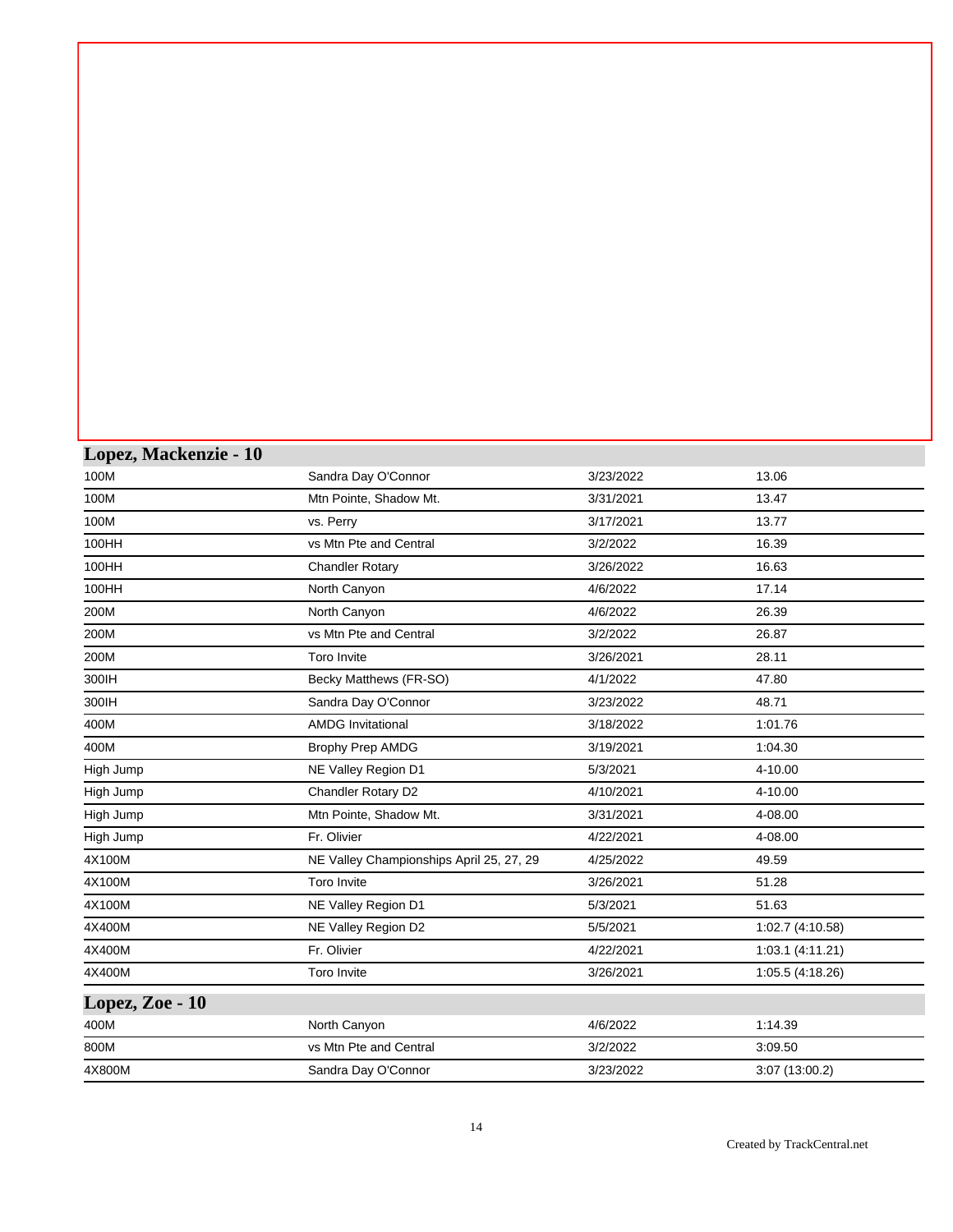| Loya, Alexia -10              |                          |           |                   |
|-------------------------------|--------------------------|-----------|-------------------|
| 100M                          | Sandra Day O'Connor      | 3/23/2022 | 14.13             |
| 100M                          | North Canyon             | 4/6/2022  | 14.13             |
| 100M                          | vs Mtn Pte and Central   | 3/2/2022  | 14.98             |
| 100HH                         | vs Mtn Pte and Central   | 3/2/2022  | 24.25             |
| 200M                          | Sandra Day O'Connor      | 3/23/2022 | 29.29             |
| 200M                          | vs Mtn Pte and Central   | 3/2/2022  | 31.36             |
| 400M                          | North Canyon             | 4/6/2022  | 1:09.22           |
| Luna, Ade - 10                |                          |           |                   |
| 400M                          | North Canyon             | 4/6/2022  | 1:12.23           |
| 800M                          | North Canyon             | 4/6/2022  | 2:53.30           |
| 800M                          | vs. Perry                | 3/17/2021 | 2:58.67           |
| 1600M                         | vs. Perry                | 3/17/2021 | 6:31.20           |
| 1600M                         | Red Mtn Five-way         | 4/6/2021  | 6:31.38           |
| 1600M                         | vs. Highland             | 4/14/2021 | 6:40.7            |
| 3200M                         | <b>AITIS Invite</b>      | 4/20/2021 | 13:57.02          |
| 3200M                         | Mtn Pointe, Shadow Mt.   | 3/31/2021 | 14:06.00          |
| 3200M                         | Red Mtn Rampage          | 3/25/2022 | 15:47.29          |
| 4X800M                        | Fr. Olivier              | 4/22/2021 | 2:55.1 (11:34.56) |
| <b>Mahoney, Macarthy - 12</b> |                          |           |                   |
| 100M                          | vs Perry                 | 3/4/2020  | 15.48             |
| 800M                          | Mtn Pointe, Shadow Mt.   | 3/31/2021 | 2:32.40           |
| 800M                          | Fr. Olivier              | 4/22/2021 | 2:36.73           |
| 1600M                         | Fr. Olivier              | 4/22/2021 | 5:26.10           |
| 1600M                         | NE Valley Region D1      | 5/3/2021  | 5:32.72           |
| 1600M                         | Ron Smith Cl.            | 4/17/2021 | 5:33.15           |
| 3200M                         | Scottsdale Dist. Classic | 4/9/2021  | 11:58.96          |
| 3200M                         | NE Valley Region D2      | 5/5/2021  | 12:10.59          |
| 3200M                         | <b>Toro Invite</b>       | 3/26/2021 | 12:18.45          |
| <b>Manuelito, Emily - 11</b>  |                          |           |                   |
| 800M                          | North Canyon             | 4/6/2022  | 2:43.10           |
| 800M                          | Aztec Invite             | 3/7/2020  | 2:48.89           |
| 800M                          | vs. Perry                | 3/17/2021 | 2:50.28           |
| 1600M                         | Fr. Olivier Invite       | 4/13/2022 | 6:05.60           |
| 1600M                         | Fr. Olivier              | 4/22/2021 | 6:11.86           |
| 1600M                         | vs Perry                 | 3/4/2020  | 6:12.4            |
| 3200M                         | vs Mtn Pte and Central   | 3/2/2022  | 13:31.2           |
| 3200M                         | <b>AITIS Invite</b>      | 4/20/2021 | 13:34.42          |
| 3200M                         | Mtn Pointe, Shadow Mt.   | 3/31/2021 | 13:51.10          |
| Maroufkani, Sophia - 10       |                          |           |                   |
| 800M                          | Mtn Pointe, Shadow Mt.   | 3/31/2021 | 2:50.60           |
| 1600M                         | Mtn Pointe, Shadow Mt.   | 3/31/2021 | 6:02.60           |
| 1600M                         | Red Mtn Five-way         | 4/6/2021  | 6:11.07           |
| 1600M                         | vs. Highland             | 4/14/2021 | 6.21.1            |
| 3200M                         | vs. Perry                | 3/17/2021 | 13:12.83          |
| 3200M                         | AITIS Invite             | 4/20/2021 | 13:41.84          |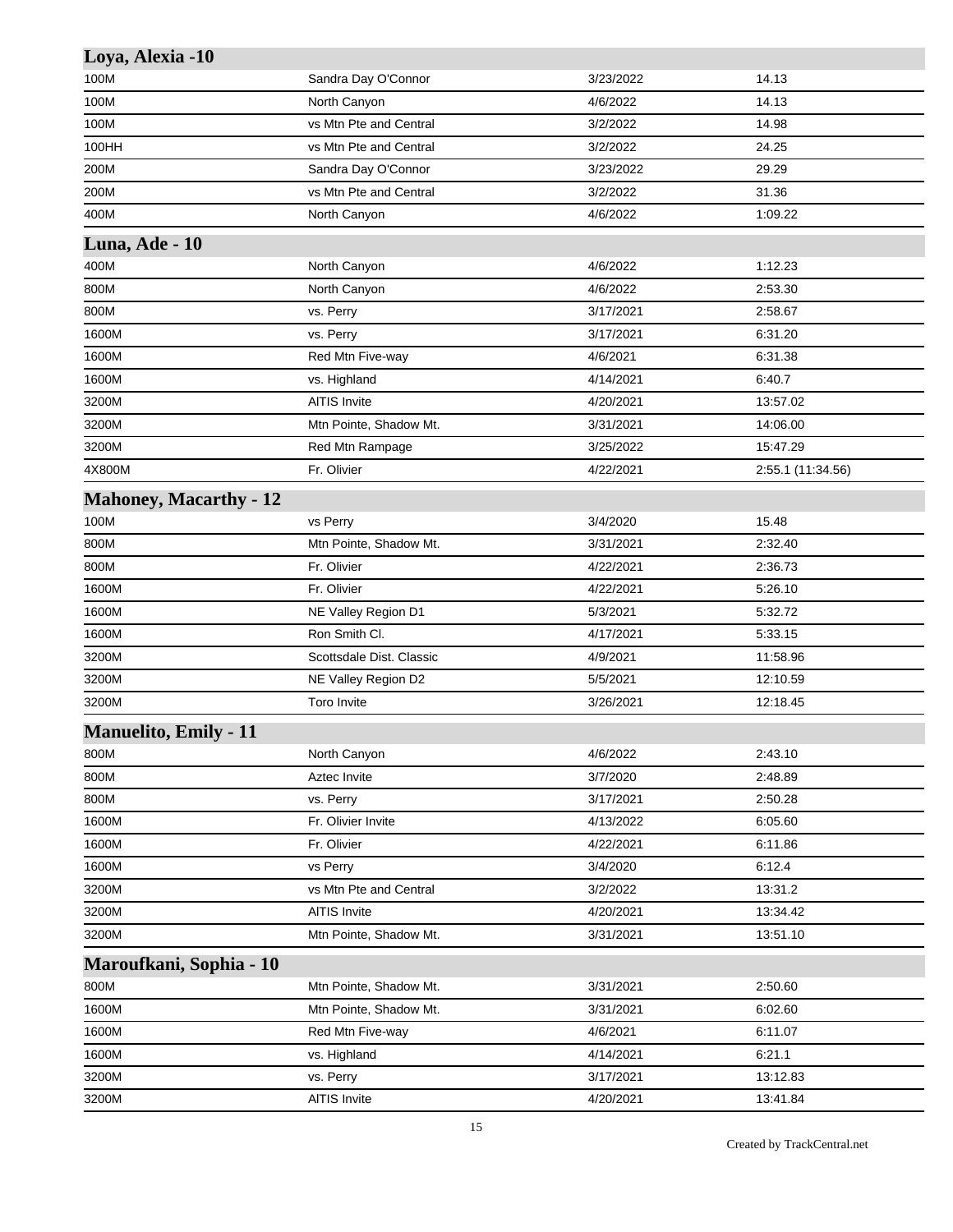| 3200M                         | Chandler Rotary D2          | 4/10/2021 | 13:46.58          |
|-------------------------------|-----------------------------|-----------|-------------------|
| 4X800M                        | <b>Toro Invite</b>          | 3/26/2021 | 2:33.8 (10:43.40) |
| <b>McClelland, Grace - 11</b> |                             |           |                   |
| 100M                          | Ron Smith                   | 4/1/2022  | 13.42             |
| 100M                          | vs Mtn Pte and Central      | 3/2/2022  | 13.52             |
| 100M                          | vs Perry                    | 3/4/2020  | 14.26             |
| 100HH                         | Mtn Pointe, Shadow Mt.      | 3/31/2021 | 20.04             |
| 100HH                         | Fr. Olivier                 | 4/22/2021 | 20.08             |
| 100HH                         | Chandler Rotary D2          | 4/10/2021 | 20.25             |
| 200M                          | Sandra Day O'Connor         | 3/23/2022 | 28.24             |
| 200M                          | vs Mtn Pte and Central      | 3/2/2022  | 29.17             |
| 200M                          | Mtn Pointe, Shadow Mt.      | 3/31/2021 | 30.34             |
| 300IH                         | <b>Rattler Booster</b>      | 3/18/2022 | 53.18             |
| 300IH                         | North Canyon                | 4/6/2022  | 53.32             |
| 300IH                         | <b>AMDG Invitational</b>    | 3/18/2022 | 53.61             |
| 1600M                         | <b>Toro Invite</b>          | 3/26/2021 | 6:00.48           |
| 4X400M                        | North Canyon                | 4/6/2022  | 5:16.82           |
| Melendez, Alma - 11           |                             |           |                   |
| 200M                          | North Canyon                | 4/6/2022  | 34.65             |
| 800M                          | North Canyon                | 4/6/2022  | 2:47.80           |
| 800M                          | vs. Highland                | 4/14/2021 | 2:54.8            |
| 800M                          | Mtn Pointe, Shadow Mt.      | 3/31/2021 | 3:02.30           |
| 1600M                         | Fr. Olivier Invite          | 4/13/2022 | 5:58.04           |
| 1600M                         | Red Mtn Rampage             | 3/25/2022 | 6:01.48           |
| 1600M                         | Scottsdale Distance Classic | 4/8/2022  | 6:02.36           |
| 3200M                         | Fr. Olivier Invite          | 4/13/2022 | 13:30.14          |
| 3200M                         | vs Mtn Pte and Central      | 3/2/2022  | 13:44.0           |
| Meza, Riley - 10              |                             |           |                   |
| 100M                          | vs. Highland                | 4/14/2021 | 15.66             |
| 100M                          | North Canyon                | 4/6/2022  | 15.70             |
| 100M                          | Mtn Pointe, Shadow Mt.      | 3/31/2021 | 15.78             |
| 200M                          | Mtn Pointe, Shadow Mt.      | 3/31/2021 | 34.54             |
| 200M                          | vs. Perry                   | 3/17/2021 | 35.75             |
| 400M                          | Sandra Day O'Connor         | 3/23/2022 | 1:23.63           |
| 400M                          | North Canyon                | 4/6/2022  | 1:24.04           |
| 4X100M                        | North Canyon                | 4/6/2022  | 1:00.34           |
| Montoya, Lis - 10             |                             |           |                   |
| <b>Discus</b>                 | Fr. Olivier Invite          | 4/13/2022 | 74-05             |
| <b>Discus</b>                 | DV Last Chance              | 4/30/2022 | $71 - 11$         |
| <b>Discus</b>                 | Becky Matthews (FR-SO)      | 4/1/2022  | 69-09             |
| Shot Put                      | North Canyon                | 4/6/2022  | 26-00.00          |
| Shot Put                      | Sandra Day O'Connor         | 3/23/2022 | 25-04.50          |
| Shot Put                      | Fr. Olivier Invite          | 4/13/2022 | 25-03.50          |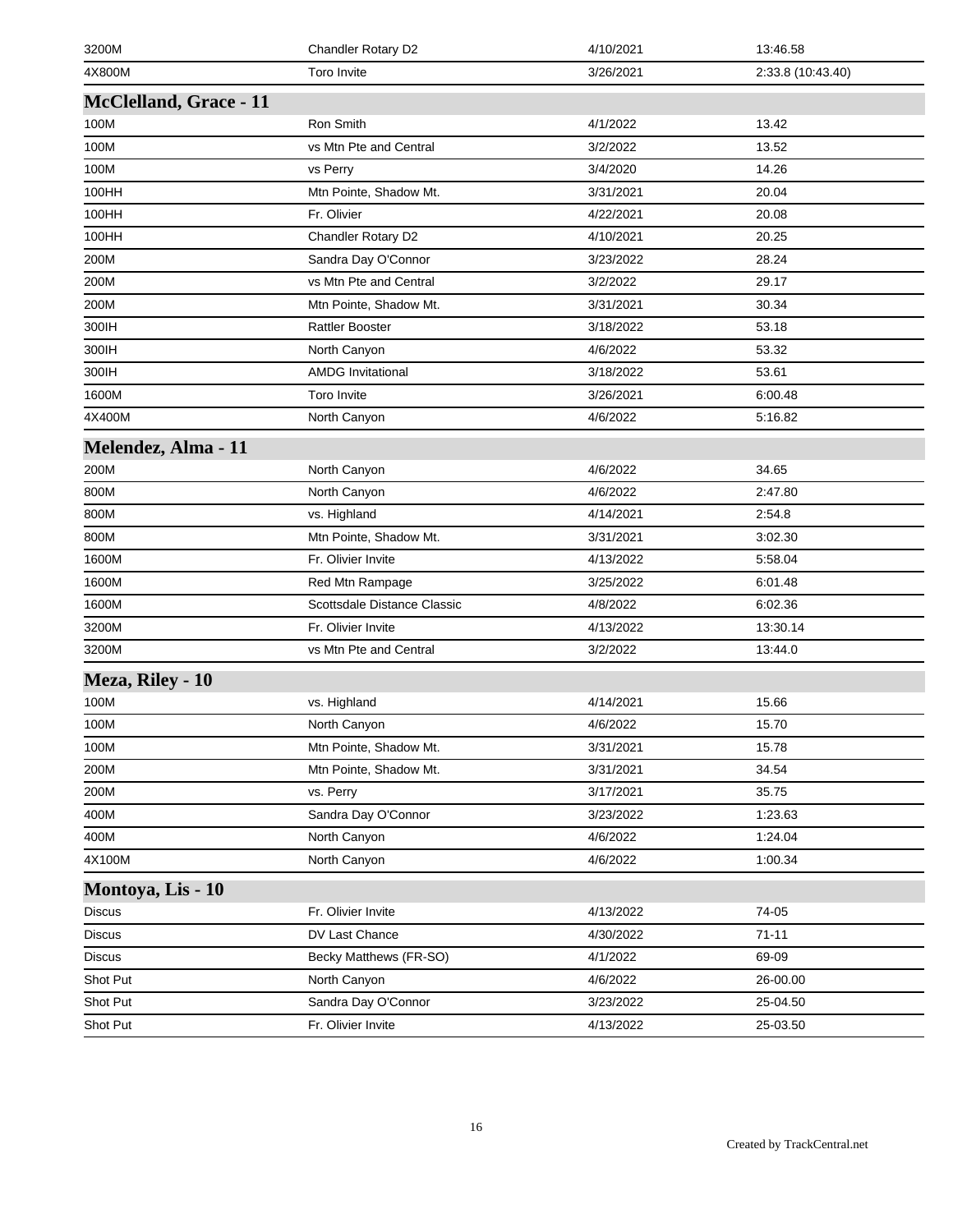| Moran, Madigan - 11          |                                          |           |                    |
|------------------------------|------------------------------------------|-----------|--------------------|
| 100M                         | Red Mtn Rampage                          | 3/25/2022 | 13.04              |
| 100M                         | <b>Rattler Booster</b>                   | 3/18/2022 | 13.14              |
| 100M                         | <b>AMDG Invitational</b>                 | 3/18/2022 | 13.20              |
| 200M                         | NE Valley Championships April 25, 27, 29 | 4/25/2022 | 26.69              |
| 200M (Trials)                | NE Valley Championships April 25, 27, 29 | 4/25/2022 | 26.84              |
| 200M                         | Red Mtn Rampage                          | 3/25/2022 | 26.89              |
| 400M                         | Sandra Day O'Connor                      | 3/23/2022 | 1:06.23            |
| 4X100M                       | State Meet - May 7,11,14                 | 5/7/2022  | 49.15              |
| 4X100M                       | North Canyon                             | 4/6/2022  | 49.19              |
| 4X100M                       | State Meet - May 7,11,14                 | 5/7/2022  | 49.22              |
| 4X400M                       | NE Valley Championships April 25, 27, 29 | 4/25/2022 | 4:07.18            |
| 4X400M                       | North Canyon                             | 4/6/2022  | 4:26.75            |
| <b>Mostoller, Maggie - 9</b> |                                          |           |                    |
| 400M                         | North Canyon                             | 4/6/2022  | 1:12.82            |
| 1600M                        | Red Mtn Rampage                          | 3/25/2022 | 5:54.58            |
| 1600M                        | Scottsdale Distance Classic              | 4/8/2022  | 5:57.09            |
| 1600M                        | Fr. Olivier Invite                       | 4/13/2022 | 5:57.37            |
| 3200M                        | Aztec Inv                                | 3/5/2022  | 12:54.35           |
| 3200M                        | Becky Matthews (FR-SO)                   | 4/1/2022  | 13:14.07           |
| 3200M                        | vs Mtn Pte and Central                   | 3/2/2022  | 13:30.9            |
| 4X800M                       | <b>AMDG Invitational</b>                 | 3/18/2022 | 2:47.45 (10:58.19) |
| Nagaraj, Maya - 10           |                                          |           |                    |
| 800M                         | Mtn Pointe, Shadow Mt.                   | 3/31/2021 | 2:39.60            |
| 800M                         | Fr. Olivier                              | 4/22/2021 | 2:50.41            |
| 800M                         | Scottsdale Dist. Classic                 | 4/9/2021  | 2:51.03            |
| 1600M                        | Fr. Olivier Invite                       | 4/13/2022 | 6:38.09            |
| 1600M                        | Sandra Day O'Connor                      | 3/23/2022 | 6:41.7             |
| 1600M                        | Becky Matthews (FR-SO)                   | 4/1/2022  | 6:48.16            |
| 3200M                        | vs Mtn Pte and Central                   | 3/2/2022  | 14:09.4            |
| 4X800M                       | Fr. Olivier                              | 4/22/2021 | 2:58.8 (11:33.50)  |
| 4X800M                       | Scottsdale Dist. Classic                 | 4/9/2021  | 11:17.90           |
| Ofori, Maya - 10             |                                          |           |                    |
| 100M                         | Red Mtn Rampage                          | 3/25/2022 | 13.11              |
| 100M                         | Fr. Olivier Invite                       | 4/13/2022 | 13.11              |
| 100M                         | North Canyon                             | 4/6/2022  | 13.12              |
| 200M                         | Becky Matthews (FR-SO)                   | 4/1/2022  | 27.27              |
| 200M                         | Fr. Olivier Invite                       | 4/13/2022 | 27.67              |
| 200M                         | Red Mtn Rampage                          | 3/25/2022 | 27.90              |
| 4X100M                       | State Meet - May 7,11,14                 | 5/7/2022  | 49.15              |
| 4X100M                       | North Canyon                             | 4/6/2022  | 49.19              |
| 4X100M                       | State Meet - May 7,11,14                 | 5/7/2022  | 49.22              |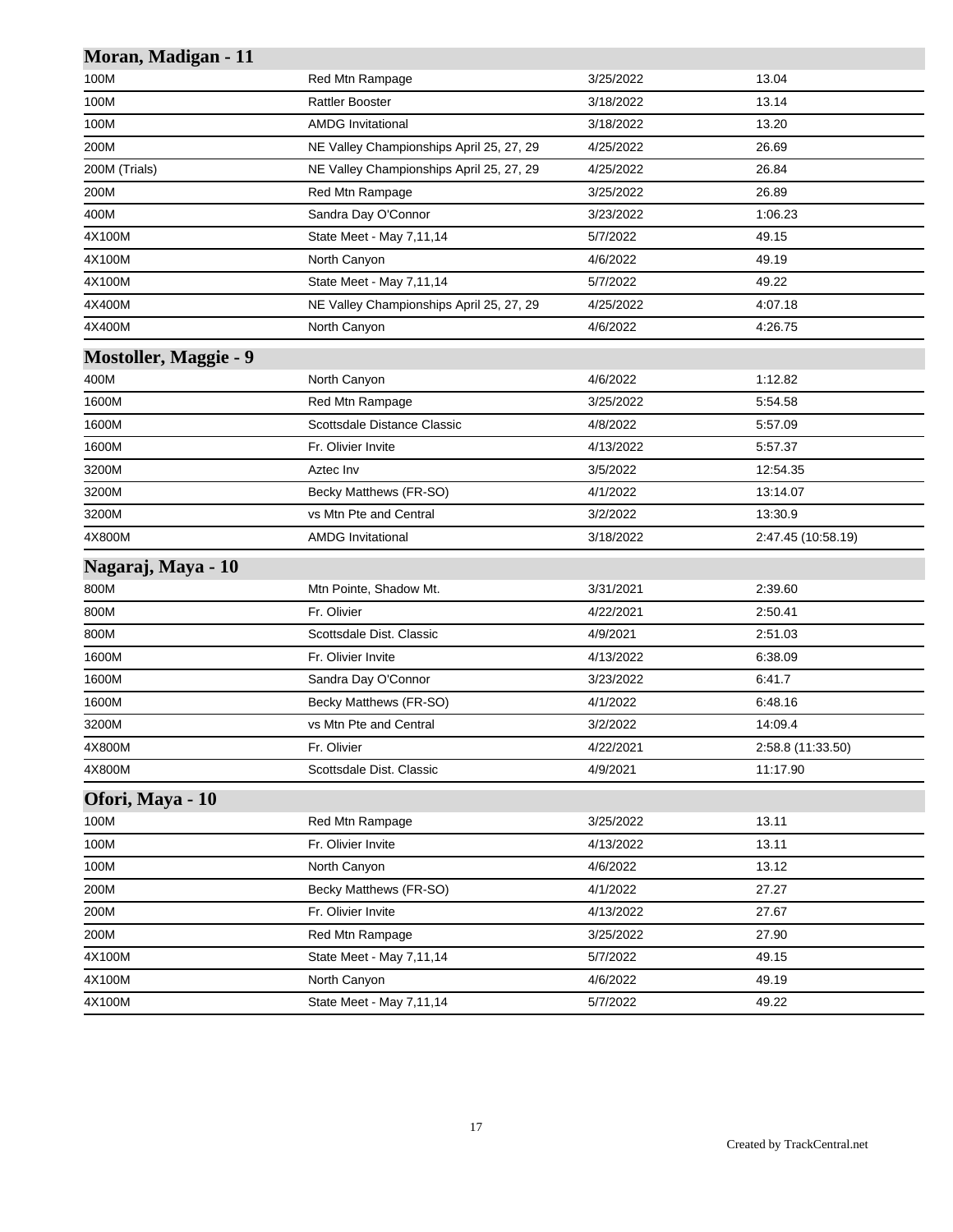| Patel, Sejal - 10     |                          |           |                 |
|-----------------------|--------------------------|-----------|-----------------|
| 100M                  | North Canyon             | 4/6/2022  | 13.67           |
| 100M                  | vs Mtn Pte and Central   | 3/2/2022  | 13.98           |
| 100M                  | Sandra Day O'Connor      | 3/23/2022 | 14.33           |
| 200M                  | North Canyon             | 4/6/2022  | 29.05           |
| 200M                  | vs Mtn Pte and Central   | 3/2/2022  | 29.69           |
| 200M                  | Mtn Pointe, Shadow Mt.   | 3/31/2021 | 29.70           |
| 400M                  | vs Mtn Pte and Central   | 3/2/2022  | 1:02.03         |
| 400M                  | Becky Matthews (FR-SO)   | 4/1/2022  | 1:06.58         |
| 400M                  | Mtn Pointe, Shadow Mt.   | 3/31/2021 | 1:07.05         |
| 400M                  | Red Mtn Five-way         | 4/6/2021  | 1:07.05         |
| 800M                  | Chandler Rotary D2       | 4/10/2021 | 2:44.80         |
| 4X400M                | North Canyon             | 4/6/2022  | 4:26.75         |
| 4X400M                | Red Mtn Rampage          | 3/25/2022 | 4:28.35         |
| 4X400M                | Becky Matthews (FR-SO)   | 4/1/2022  | 68.3 (4:21.75)  |
| 4X800M                | Chandler Rotary D2       | 4/10/2021 | 2:49 (10:33.77) |
| Patton, Samantha - 11 |                          |           |                 |
| 100M                  | Sandra Day O'Connor      | 3/23/2022 | 14.46           |
| 800M                  | North Canyon             | 4/6/2022  | 2:46.90         |
| 800M                  | Sandra Day O'Connor      | 3/23/2022 | 2:58.3          |
| 800M                  | vs Mtn Pte and Central   | 3/2/2022  | 3:07.40         |
| 4X800M                | Sandra Day O'Connor      | 3/23/2022 | 3:11 (13:00.2)  |
| Pennell, Elayna - 10  |                          |           |                 |
| 100M                  | Sandra Day O'Connor      | 3/23/2022 | 16.04           |
| 100M                  | North Canyon             | 4/6/2022  | 16.38           |
| 100M                  | vs Mtn Pte and Central   | 3/2/2022  | 16.60           |
| 100HH                 | Mtn Pointe, Shadow Mt.   | 3/31/2021 | 22.54           |
| 100HH                 | Becky Matthews (FR-SO)   | 4/1/2022  | 23.63           |
| 100HH                 | Aztec Inv                | 3/5/2022  | 24.12           |
| 200M                  | North Canyon             | 4/6/2022  | 33.95           |
| 200M                  | Sandra Day O'Connor      | 3/23/2022 | 34.86           |
| 200M                  | vs Mtn Pte and Central   | 3/2/2022  | 35.12           |
| 4X100M                | North Canyon             | 4/6/2022  | 1:00.34         |
| 4X400M                | North Canyon             | 4/6/2022  | 5:16.82         |
| Portillo, Mia - 12    |                          |           |                 |
| 100M                  | vs. Perry                | 3/17/2021 | 15.19           |
| 100M                  | vs. Perry                | 2/27/2019 | 15.38           |
| 100HH                 | vs Mtn Pte and Central   | 3/2/2022  | 19.25           |
| 100HH                 | <b>AMDG Invitational</b> | 3/18/2022 | 19.33           |
| 100HH                 | Red Mtn Rampage          | 3/25/2022 | 19.40           |
| 200M                  | Sandra Day O'Connor      | 3/23/2022 | 28.15           |
| 200M                  | vs Mtn Pte and Central   | 3/2/2022  | 29.83           |
| 200M                  | vs. Mtn Pointe           | 3/20/2019 | 30.40           |
| 300IH                 | North Canyon             | 4/6/2022  | 52.36           |
| 300IH                 | Ron Smith                | 4/1/2022  | 53.44           |
| 300IH                 | NE Valley Region D1      | 5/3/2021  | 53.81           |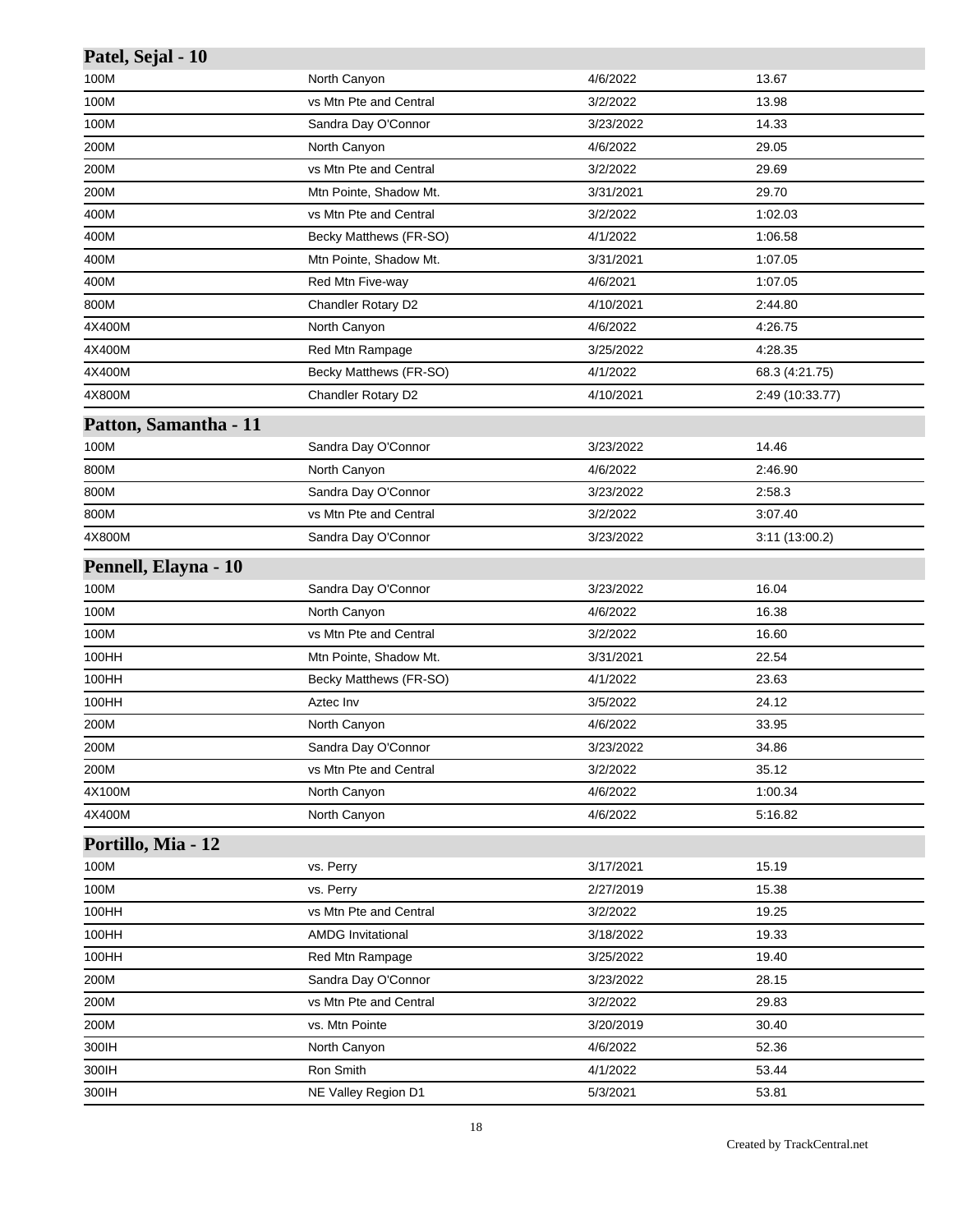| 400M                        | Fr. Olivier              | 3/28/2019 | 1:11.06            |
|-----------------------------|--------------------------|-----------|--------------------|
| High Jump                   | vs. Highland             | 4/14/2021 | 4-04.00            |
| High Jump                   | <b>Rattler Booster</b>   | 3/18/2022 | 4-04.00            |
| Purcell, Julia - 10         |                          |           |                    |
| 100M                        | Sandra Day O'Connor      | 3/23/2022 | 16.20              |
| 100M                        | North Canyon             | 4/6/2022  | 16.42              |
| 100M                        | vs. Perry                | 3/17/2021 | 16.59              |
| 100HH                       | Mtn Pointe, Shadow Mt.   | 3/31/2021 | 27.46              |
| 200M                        | Sandra Day O'Connor      | 3/23/2022 | 34.69              |
| 200M                        | North Canyon             | 4/6/2022  | 34.70              |
| 200M                        | vs Mtn Pte and Central   | 3/2/2022  | 36.21              |
| Ramos, Khaydie - 10         |                          |           |                    |
| 100M                        | North Canyon             | 4/6/2022  | 14.87              |
| 100M                        | vs Mtn Pte and Central   | 3/2/2022  | 15.17              |
| 100M                        | vs. Highland             | 4/14/2021 | 15.24              |
| 200M                        | vs. Perry                | 3/17/2021 | 30.23              |
| 200M                        | vs Mtn Pte and Central   | 3/2/2022  | 31.13              |
| 200M                        | Mtn Pointe, Shadow Mt.   | 3/31/2021 | 31.16              |
| 400M                        | North Canyon             | 4/6/2022  | 1:14.30            |
| Russo, Julia - 10           |                          |           |                    |
| 800M                        | Sandra Day O'Connor      | 3/23/2022 | 2:36.8             |
| 800M                        | Becky Matthews (FR-SO)   | 4/1/2022  | 2:38.00            |
| 800M                        | Red Mtn Rampage          | 3/25/2022 | 2:38.53            |
| 4X800M                      | <b>AMDG Invitational</b> | 3/18/2022 | 2:39.13 (10:58.19) |
| 4X800M                      | Sandra Day O'Connor      | 3/23/2022 | 2:42 (12:05.3)     |
| 4X800M                      | <b>Rattler Booster</b>   | 3/18/2022 | 2:43.20 (10:35.80) |
| <b>Sharett, Ava - 10</b>    |                          |           |                    |
| 100M                        | vs Mtn Pte and Central   | 3/2/2022  | 13.31              |
| 100M                        | Red Mtn Rampage          | 3/25/2022 | 13.39              |
| 100M                        | Ron Smith Cl.            | 4/17/2021 | 13.40              |
| 200M                        | vs Mtn Pte and Central   | 3/2/2022  | 28.10              |
| 200M                        | vs. Highland             | 4/14/2021 | 28.28              |
| 200M                        | Fr. Olivier              | 4/22/2021 | 28.39              |
| 400M                        | Red Mtn Rampage          | 3/25/2022 | 1:06.92            |
| 400M                        | vs. Perry                | 3/17/2021 | 1:08.94            |
| 400M                        | Mtn Pointe, Shadow Mt.   | 3/31/2021 | 1:11.70            |
| 4X100M                      | Aztec Inv                | 3/5/2022  | 50.76              |
| 4X100M                      | State Meet D1            | 5/12/2021 | 51.64              |
| 4X400M                      | North Canyon             | 4/6/2022  | 5:16.82            |
| <b>Shilliday, Maddy - 9</b> |                          |           |                    |
| 800M                        | vs Mtn Pte and Central   | 3/2/2022  | 3:21.90            |
| 4X800M                      | Sandra Day O'Connor      | 3/23/2022 | 3:22 (13:00.2)     |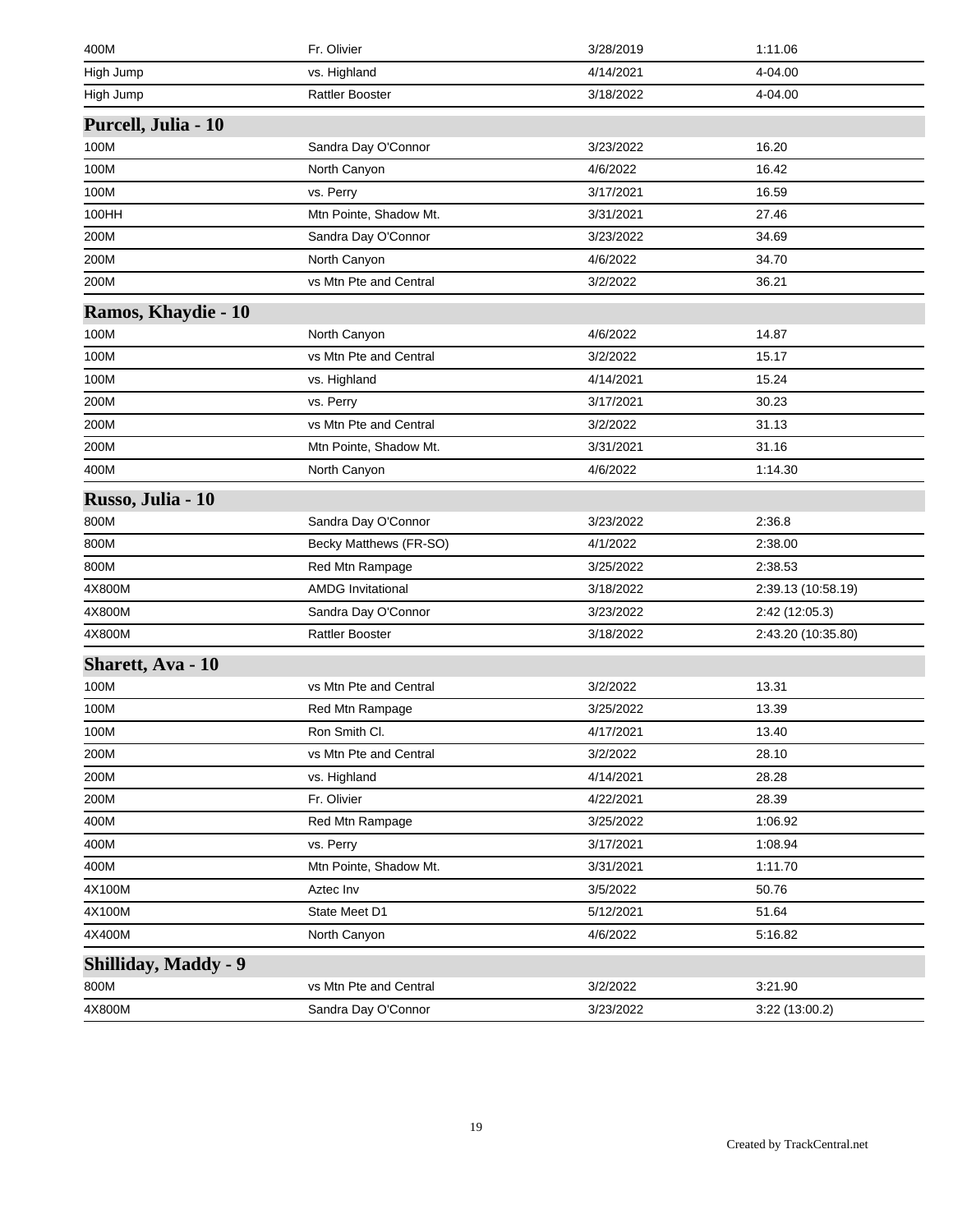| Silva, Reyna - 11             |                                          |           |                   |
|-------------------------------|------------------------------------------|-----------|-------------------|
| 800M                          | vs Perry                                 | 3/4/2020  | 2:40.4            |
| 800M                          | Fr. Olivier                              | 4/22/2021 | 2:43.11           |
| 800M                          | Mtn Pointe, Shadow Mt.                   | 3/31/2021 | 2:44.70           |
| 1600M                         | Fr. Olivier                              | 4/22/2021 | 5:46.88           |
| 1600M                         | vs Perry                                 | 3/4/2020  | 5:47.9            |
| 1600M                         | Red Mtn Five-way                         | 4/6/2021  | 5:50.55           |
| 3200M                         | Aztec Invite                             | 3/7/2020  | 12:21.55          |
| 3200M                         | Ron Smith Cl.                            | 4/17/2021 | 12:30.80          |
| 3200M                         | Toro Invite                              | 3/26/2021 | 12:32.18          |
| 4X800M                        | Ron Smith Cl.                            | 4/17/2021 | 2:38.5 (10:16.21) |
| Singh, Sofia - 10             |                                          |           |                   |
| Discus                        | North Canyon                             | 4/6/2022  | $51 - 10$         |
| Discus                        | Sandra Day O'Connor                      | 3/23/2022 | 49-00             |
| <b>Discus</b>                 | Becky Matthews (FR-SO)                   | 4/1/2022  | 49-00             |
| Shot Put                      | Sandra Day O'Connor                      | 3/23/2022 | 21-07.00          |
| Shot Put                      | North Canyon                             | 4/6/2022  | 21-03.00          |
| Shot Put                      | vs Mtn Pte and Central                   | 3/2/2022  | 17-02.50          |
| <b>Soderstrom, Elena - 12</b> |                                          |           |                   |
| <b>Discus</b>                 | North Canyon                             | 4/6/2022  | 98-05             |
| Discus                        | Fr. Olivier Invite                       | 4/13/2022 | 95-06             |
| <b>Discus</b>                 | Aztec Inv                                | 3/5/2022  | 93-08             |
| Javelin Throw                 | Aztec Inv                                | 3/5/2022  | 82-00             |
| Javelin Throw                 | <b>Chandler Rotary</b>                   | 3/26/2022 | 76-11             |
| Javelin Throw                 | Ron Smith                                | 4/1/2022  | 76-09             |
| Shot Put                      | <b>AMDG</b> Invitational                 | 3/18/2022 | 32-03.00          |
| Shot Put                      | Fr. Olivier Invite                       | 4/13/2022 | 31-10.50          |
| Shot Put                      | NE Valley Championships April 25, 27, 29 | 4/25/2022 | 30-11.00          |
| <b>Stoller, Marley - 9</b>    |                                          |           |                   |
| 100M                          | vs Mtn Pte and Central                   | 3/2/2022  | 12.89             |
| 100M                          | Fr. Olivier Invite                       | 4/13/2022 | 12.90             |
| 100M                          | Becky Matthews (FR-SO)                   | 4/1/2022  | 12.94             |
| 200M                          | North Canyon                             | 4/6/2022  | 26.74             |
| 200M                          | Becky Matthews (FR-SO)                   | 4/1/2022  | 26.81             |
| 200M                          | Sandra Day O'Connor                      | 3/23/2022 | 27.11             |
| 400M                          | State Meet - May 7,11,14                 | 5/7/2022  | 58.12             |
| 400M (Trials)                 | State Meet - May 7,11,14                 | 5/7/2022  | 58.53             |
| 400M                          | NE Valley Championships April 25, 27, 29 | 4/25/2022 | 59.26             |
| 400M (Trials)                 | NE Valley Championships April 25, 27, 29 | 4/25/2022 | 59.26             |
| Long Jump                     | vs Mtn Pte and Central                   | 3/2/2022  | 14-06.50          |
| 4X100M                        | State Meet - May 7,11,14                 | 5/7/2022  | 49.15             |
| 4X100M                        | North Canyon                             | 4/6/2022  | 49.19             |
| 4X100M                        | State Meet - May 7,11,14                 | 5/7/2022  | 49.22             |
| 4X400M                        | Fr. Olivier Invite                       | 4/13/2022 | 4:07.10           |
| 4X400M                        | NE Valley Championships April 25, 27, 29 | 4/25/2022 | 4:07.18           |
| 4X400M                        | <b>Rattler Booster</b>                   | 3/18/2022 | 4:08.11           |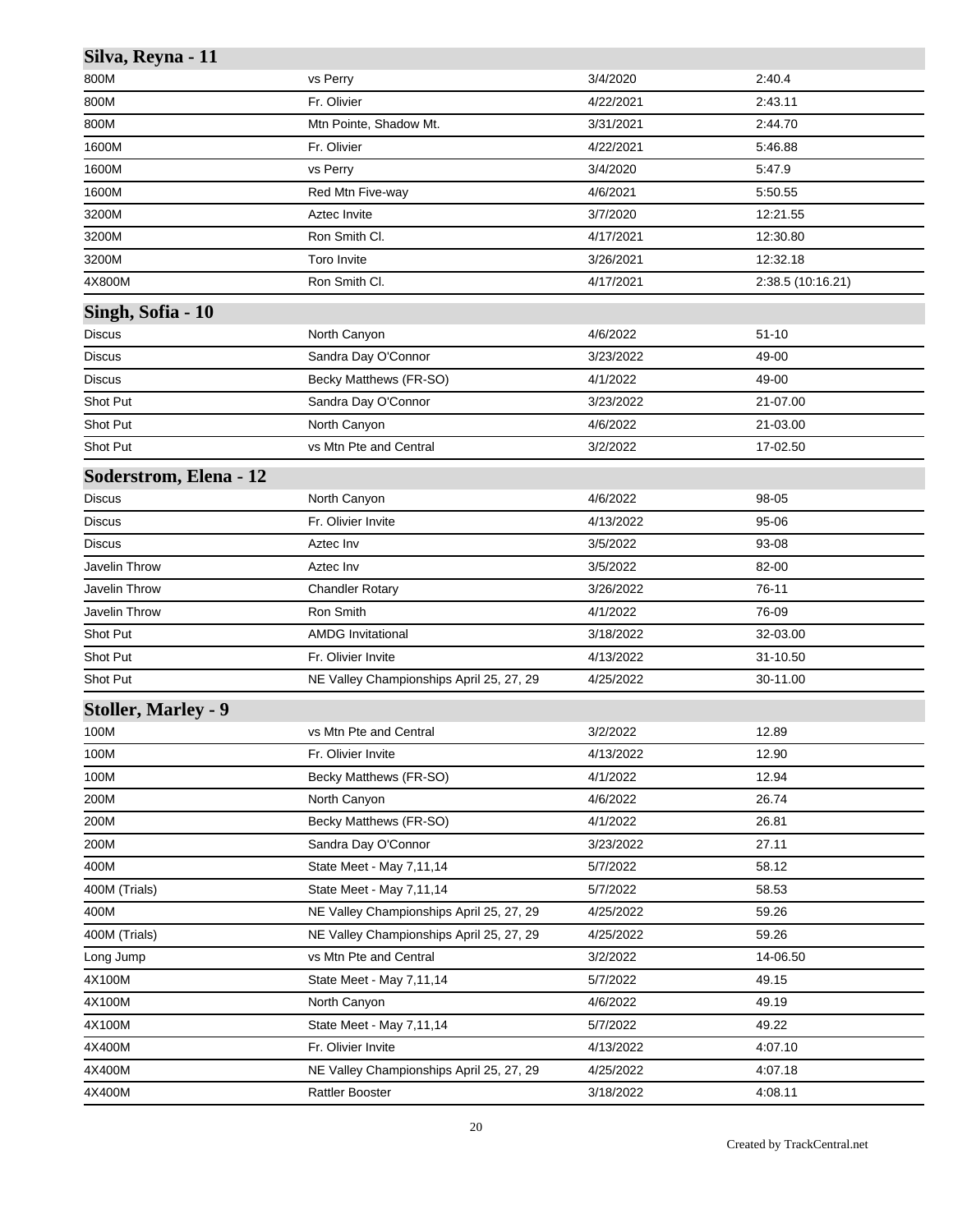| Stoller, Mia - 9       |                                          |           |                   |
|------------------------|------------------------------------------|-----------|-------------------|
| 100M                   | Becky Matthews (FR-SO)                   | 4/1/2022  | 13.15             |
| 100M                   | Fr. Olivier Invite                       | 4/13/2022 | 13.24             |
| 100M                   | North Canyon                             | 4/6/2022  | 13.35             |
| 200M                   | North Canyon                             | 4/6/2022  | 27.26             |
| 200M                   | vs Mtn Pte and Central                   | 3/2/2022  | 27.97             |
| 400M                   | <b>Chandler Rotary</b>                   | 3/26/2022 | 1:00.77           |
| 400M (Trials)          | NE Valley Championships April 25, 27, 29 | 4/25/2022 | 1:01.00           |
| 400M (Trials)          | State Meet - May 7,11,14                 | 5/7/2022  | 1:01.06           |
| 800M                   | vs Mtn Pte and Central                   | 3/2/2022  | 2:33.50           |
| 800M                   | Becky Matthews (FR-SO)                   | 4/1/2022  | 2:35.13           |
| 4X100M                 | Fr. Olivier Invite                       | 4/13/2022 | 49.74             |
| 4X400M                 | Fr. Olivier Invite                       | 4/13/2022 | 4:07.10           |
| 4X400M                 | <b>Rattler Booster</b>                   | 3/18/2022 | 4:08.11           |
| 4X400M                 | NE Valley Championships April 25, 27, 29 | 4/25/2022 | 60.25 (4:01.80)   |
| 4X800M                 | State Meet - May 7,11,14                 | 5/7/2022  | 2:22.78 (9:46.53) |
| 4X800M                 | <b>AMDG</b> Invitational                 | 3/18/2022 | 2:25.78 (9:52.68) |
| 4X800M                 | NE Valley Championships April 25, 27, 29 | 4/25/2022 | 2:25.8 (9:54.24)  |
| Titus, Bella - 11      |                                          |           |                   |
| 800M                   | vs. Perry                                | 3/17/2021 | 3:05.05           |
| 800M                   | vs Perry                                 | 3/4/2020  | 3:12.9            |
| 1600M                  | vs. Highland                             | 4/14/2021 | 6:30.9            |
| 1600M                  | vs. Perry                                | 3/17/2021 | 6:33.11           |
| 1600M                  | vs Perry                                 | 3/4/2020  | 6:45.1            |
| 3200M                  | <b>AITIS Invite</b>                      | 4/20/2021 | 13:42.13          |
| 3200M                  | Mtn Pointe, Shadow Mt.                   | 3/31/2021 | 13:50.70          |
| 3200M                  | vs Mtn Pte and Central                   | 3/2/2022  | 14:13.1           |
| 4X800M                 | Fr. Olivier                              | 4/22/2021 | 3:07 (11:20.24)   |
| Ubom, Aymara - 10      |                                          |           |                   |
| <b>Discus</b>          | NE Valley Championships April 25, 27, 29 | 4/25/2022 | 83-07             |
| <b>Discus</b>          | North Canyon                             | 4/6/2022  | 75-08             |
| <b>Discus</b>          | DV Last Chance                           | 4/30/2022 | 73-08             |
| Shot Put               | North Canyon                             | 4/6/2022  | 23-10.00          |
| Shot Put               | Sandra Day O'Connor                      | 3/23/2022 | 21-09.50          |
| Shot Put               | Red Mtn Rampage                          | 3/25/2022 | 21-04.50          |
| Veloria, Julianne - 11 |                                          |           |                   |
| 100M (Trials)          | State Meet - May 7,11,14                 | 5/7/2022  | 12.52             |
| 100M                   | Fr. Olivier Invite                       | 4/13/2022 | 12.67             |
| 100M (Trials)          | NE Valley Championships April 25, 27, 29 | 4/25/2022 | 12.84             |
| 200M (Trials)          | State Meet - May 7,11,14                 | 5/7/2022  | 26.36             |
| 200M                   | Ron Smith                                | 4/1/2022  | 26.44             |
| 200M                   | Fr. Olivier Invite                       | 4/13/2022 | 26.45             |
| 400M                   | Ron Smith                                | 4/1/2022  | 1:00.50           |
| 400M                   | <b>AMDG Invitational</b>                 | 3/18/2022 | 1:00.95           |
| 400M                   | Red Mtn Rampage                          | 3/25/2022 | 1:01.08           |
| 4X100M                 | NE Valley Championships April 25, 27, 29 | 4/25/2022 | 49.59             |
|                        |                                          |           |                   |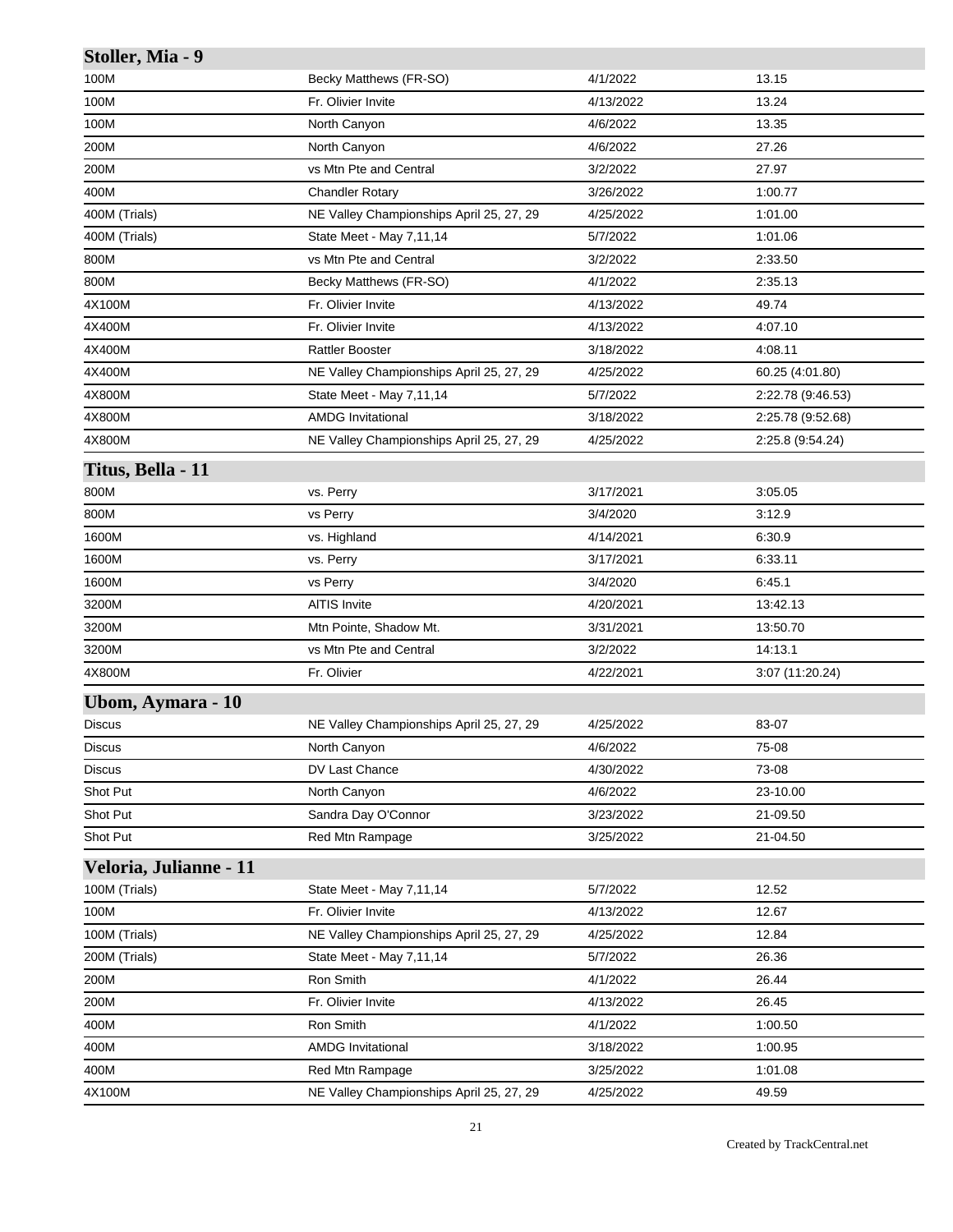| 4X100M                       | Fr. Olivier Invite                       | 4/13/2022 | 49.74              |
|------------------------------|------------------------------------------|-----------|--------------------|
| 4X400M                       | Fr. Olivier Invite                       | 4/13/2022 | 4:07.10            |
| 4X400M                       | NE Valley Championships April 25, 27, 29 | 4/25/2022 | 4:07.18            |
| 4X400M                       | State Meet - May 7,11,14                 | 5/7/2022  | 59.18 (4:00.32)    |
| <b>Vietor, Caroline - 9</b>  |                                          |           |                    |
| 400M                         | North Canyon                             | 4/6/2022  | 1:15.18            |
| 1600M                        | Fr. Olivier Invite                       | 4/13/2022 | 6:03.61            |
| 1600M                        | Becky Matthews (FR-SO)                   | 4/1/2022  | 6:07.42            |
| 1600M                        | North Canyon                             | 4/6/2022  | 6:15.30            |
| 3200M                        | Scottsdale Distance Classic              | 4/8/2022  | 13:23.75           |
| 3200M                        | vs Mtn Pte and Central                   | 3/2/2022  | 14:08.9            |
| 4X400M                       | Red Mtn Rampage                          | 3/25/2022 | 4:28.35            |
| 4X800M                       | Red Mtn Rampage                          | 3/25/2022 | 2:46.63 (11:26.88) |
| 4X800M                       | Becky Matthews (FR-SO)                   | 4/1/2022  | 12:09.24           |
| Ward, Riley - 11             |                                          |           |                    |
| 100M                         | vs Mtn Pte and Central                   | 3/2/2022  | 14.60              |
| 200M                         | North Canyon                             | 4/6/2022  | 30.48              |
| <b>Javelin Throw</b>         | Red Mtn Rampage                          | 3/25/2022 | 89-07              |
| Javelin Throw                | NE Valley Championships April 25, 27, 29 | 4/25/2022 | 85-09              |
| Javelin Throw                | Fr. Olivier Invite                       | 4/13/2022 | 84-02              |
| Long Jump                    | Fr. Olivier Invite                       | 4/13/2022 | 16-00.00           |
| Long Jump                    | <b>AMDG Invitational</b>                 | 3/18/2022 | 15-10.00           |
| Long Jump                    | Sandra Day O'Connor                      | 3/23/2022 | 15-10.00           |
| <b>Wheeling, Hannah - 12</b> |                                          |           |                    |
| 800M                         | Ron Smith Cl.                            | 4/17/2021 | 2:33.45            |
| 800M                         | vs Perry                                 | 3/4/2020  | 2:40.2             |
| 800M                         | vs. Mtn Pointe                           | 3/20/2019 | 3:04.08            |
| 1600M                        | NE Valley Region D1                      | 5/3/2021  | 5:20.87            |
| 1600M                        | <b>Brophy Prep AMDG</b>                  | 3/19/2021 | 5:22.87            |
| 1600M                        | Scottsdale Distance Classic              | 4/8/2022  | 5:23.44            |
| 3200M                        | Scottsdale Dist. Classic                 | 4/9/2021  | 11:36.06           |
| 3200M                        | Top of the Mtn                           | 4/12/2022 | 11:39.90           |
| 3200M                        | State Meet - May 7,11,14                 | 5/7/2022  | 11:40.73           |
| DMR - 800M                   | <b>Chandler Rotary</b>                   | 3/23/2019 | 14:21.32           |
| Young, Naomi - 11            |                                          |           |                    |
| 200M                         | North Canyon                             | 4/6/2022  | 30.06              |
| 400M                         | North Canyon                             | 4/6/2022  | 1:05.43            |
| 400M                         | Mtn Pointe, Shadow Mt.                   | 3/31/2021 | 1:06.94            |
| 800M                         | NE Valley Championships April 25, 27, 29 | 4/25/2022 | 2:27.46            |
| 800M                         | Scottsdale Distance Classic              | 4/8/2022  | 2:28.01            |
| 800M (Trials)                | NE Valley Championships April 25, 27, 29 | 4/25/2022 | 2:28.01            |
| 1600M                        | vs Perry                                 | 3/4/2020  | 5:54.4             |
| 4X800M                       | Ron Smith Cl.                            | 4/17/2021 | 2:30.5 (10:16.21)  |
| 4X800M                       | State Meet - May 7,11,14                 | 5/7/2022  | 2:32.27 (9:46.53)  |
|                              |                                          |           |                    |